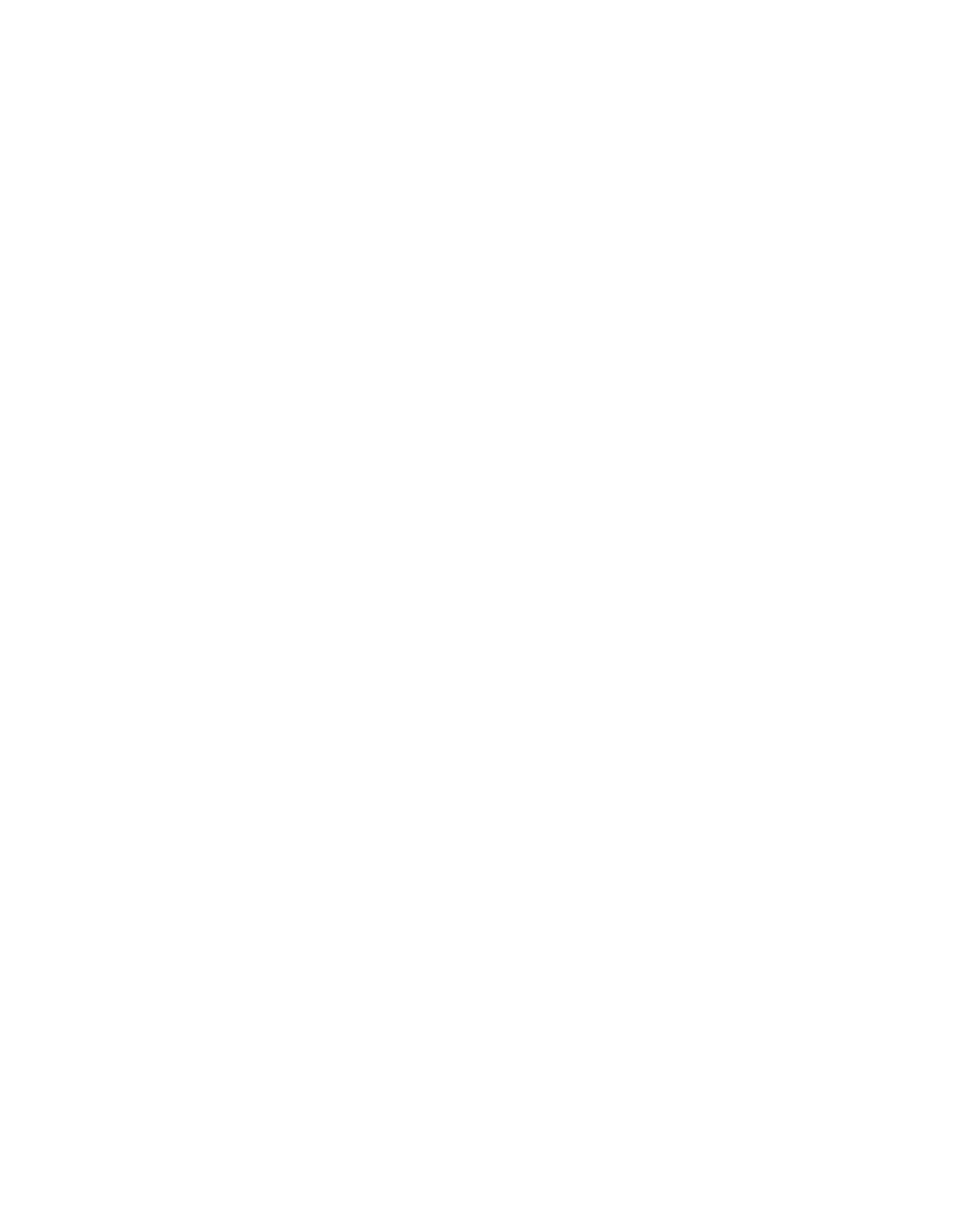# **Table of Contents**

| System Master Code (Default 123456)  5 |  |
|----------------------------------------|--|
|                                        |  |
|                                        |  |
|                                        |  |
|                                        |  |
|                                        |  |
|                                        |  |
|                                        |  |
|                                        |  |
| 11                                     |  |
| 11                                     |  |
|                                        |  |
|                                        |  |
|                                        |  |
|                                        |  |
|                                        |  |
|                                        |  |
| 14                                     |  |
| 14                                     |  |
| 14                                     |  |
| 14                                     |  |
|                                        |  |
|                                        |  |
|                                        |  |
| 15                                     |  |
| 15                                     |  |
| 15                                     |  |
|                                        |  |
|                                        |  |
|                                        |  |

| When Activating or Deactivating a PGM  18 |
|-------------------------------------------|
|                                           |
|                                           |
|                                           |
| Appendix 1: Hebrew Special Characters 21  |
| Appendix 2: Russian Special Characters 22 |
| Appendix 3: Greek Special Characters 23   |
|                                           |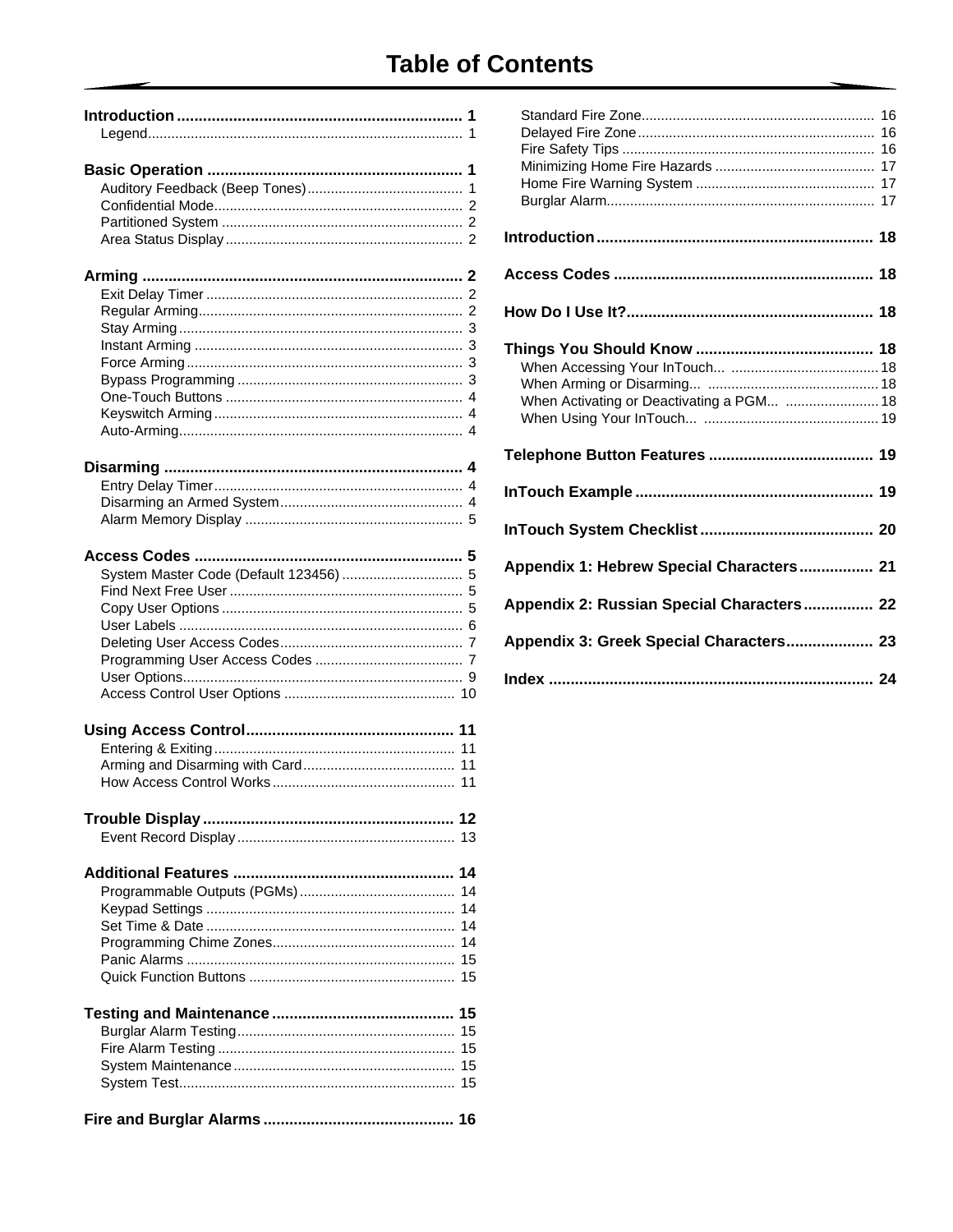# **1.0 Introduction**

<span id="page-3-0"></span>Your Digiplex DGP-NE96 System is an advanced technology security system that will provide you with reliable security protection and powerful features that are easy to use. The elegant and user-friendly LCD keypad will allow you easy access to your security system's functions and information at the touch of a button. The 32-character LCD screen will display messages and menus to guide you through the system's operations. Your installer can even customize the messages for your home or business.

Since you will communicate your instructions to your system through the keypad, please read this manual carefully and have your installer explain basic system operation.

If you have the InTouch Voice Assisted Arm/Disarm Module (APR3-ADM2) connected to your DGP-NE96 system, please refer to [page 18](#page-20-7) for operating instructions.

### <span id="page-3-1"></span>**1.1 Legend**



*Indicates a warning or an important note.*

Indicates useful information or a tip.

[SQUARE BRACKETS] Indicates information that must be entered on the keypad.

# **2.0 Basic Operation**

<span id="page-3-2"></span>The following sections will introduce you to the roles of the buttons, lights, and messages on your LCD keypad.

Figure 1: Basic Overview

<span id="page-3-6"></span>

### <span id="page-3-3"></span>**2.1 Auditory Feedback (Beep Tones)**

When you enter information on the keypad, the keypad will guide you with beep tones to communicate the acceptance or rejection of your entries.

<span id="page-3-4"></span>**Confirmation Beep**: When an operation (i.e. arming/disarming) is successfully entered or when the system switches to a new status/mode, the keypad emits an intermittent beep tone ("BEEP-BEEP-BEEP-BEEP-BEEP").

<span id="page-3-5"></span>**Rejection Beep**: When the system reverts to a previous status, or when an operation is incorrectly entered, the keypad emits a continuous beep tone ("BEEEEEEEEEEP").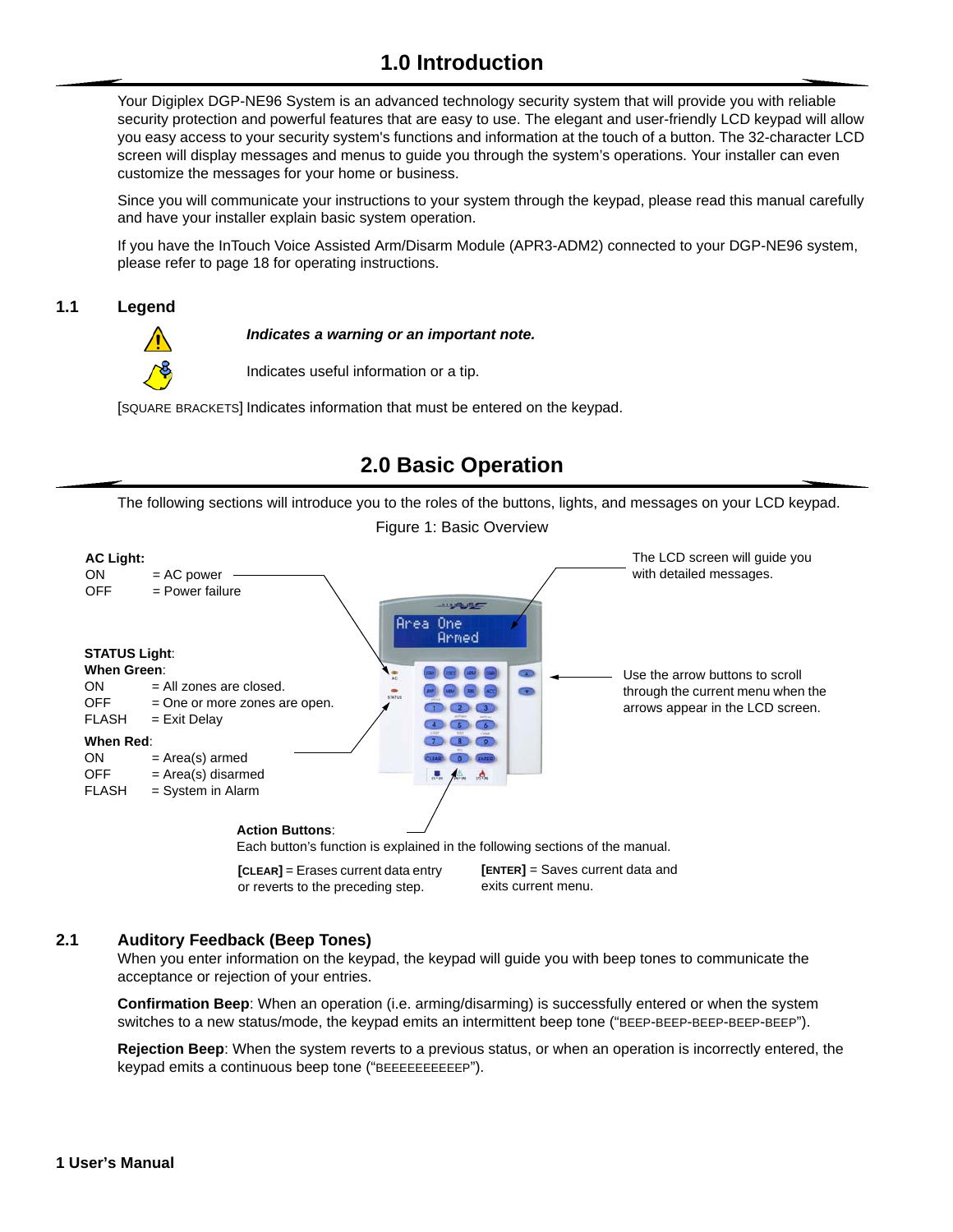# <span id="page-4-0"></span>**2.2 Confidential Mode**

Your installer can program keypads to not display the status of your system automatically by changing the LCD screen to Confidential Mode. In Confidential Mode:

- The zones and status messages will NOT be displayed
- The indicator lights will NOT illuminate
- Depending on how your keypad was programmed by your installer, you must either press a button or enter your user access code to illuminate the indicator lights and activate Normal Mode.

### <span id="page-4-6"></span><span id="page-4-1"></span>**2.3 Partitioned System**

A separated system is called a Partitioned System, which can be useful in situations where shared security systems are more practical. Your installer can design your system to recognize up to eight separate protected areas. For example, a company that has both an office area and a warehouse area can arm and disarm each area separately and control the access to each area.

If you have access to more than one area, and you need to select a specific area(s) when prompted by your LCD keypad, follow either one of the following three methods to make your selection:

- Press the keypad button corresponding to the area you wish to select (i.e. 1, 2,...8).
- Press the **[0]** button for all areas.
- Use the **[**S**]** and **[**T**]** buttons, and press **[ENTER]** when the area you want to select appears on the screen.

### <span id="page-4-2"></span>**2.4 Area Status Display**

The Area Status Display allows you to view the status of the selected areas in a Partitioned System (for more information, see [section 2.3 on page 2\).](#page-4-1)

To view the status of the areas:

- 1. Enter your **[ACCESS CODE]**, and then press the **[1]** button.
- 2. Press the button corresponding to the area (i.e. 1, 2,...8), or use the **[**S**]** and **[**T**]** buttons and press **[ENTER]** when the area you want to view appears on the screen.
- 3. Press **[CLEAR]** to exit.

In Area Status Display mode, the following information will scroll on the LCD screen:

- $r$ eady: if all zones in the selected area are closed.
- not ready: if zones in the selected area are open.
- open zones within that area (i.e. Front Door Open).
- Trouble(s): ([section 7.0 on page 12\)](#page-14-0) if a trouble has occurred.
- Alarms in Memory: ([section 4.3 on page 5\)](#page-7-0) if an alarm has occurred.
- Armed; Force Armed; Instant Armed; Stay Armed: displays the arming status of the selected area.

# **3.0 Arming**

<span id="page-4-3"></span>When your system is armed, it can respond to any breach in the protected zones by causing an alarm and sending a report to your monitoring station.

#### <span id="page-4-4"></span>**3.1 Exit Delay Timer**

When you arm your system, it will trigger the Exit Delay Timer to provide you with enough time to exit the protected area before the system is armed.

### <span id="page-4-5"></span>**3.2 Regular Arming**

This method is used for the everyday arming of your system. All zones within the protected area must be closed to Regular arm the system.

To Regular arm the system:

- 1. Enter your **[ACCESS CODE]**.
- 2. Press the **[ARM]** button.
- 3. If you have access to more than one area, select the area(s) you wish to Regular arm (refer to [section 2.3 on](#page-4-1)  [page 2\)](#page-4-1).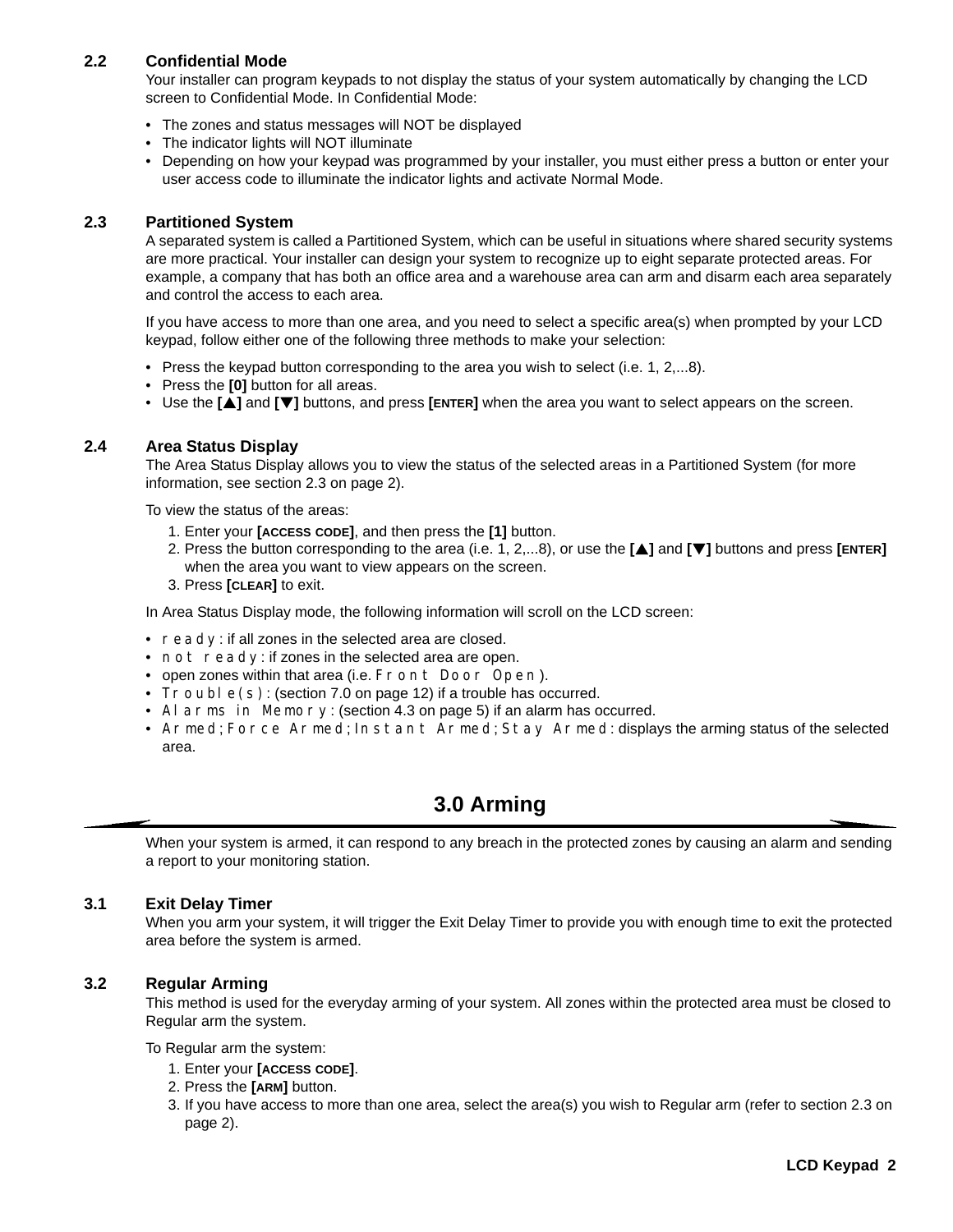# <span id="page-5-0"></span>**3.3 Stay Arming**

Stay arming will partially arm your system to permit you to remain in your home or office by arming the outer zones (perimeter) of the protected area (i.e. doors and windows).

To Stay arm:

- 1. Enter your **[ACCESS CODE]**.
- 2. Press the **[STAY]** button.
- 3. If you have access to more than one area, select the area(s) you wish to Stay arm (refer to [section 2.3 on](#page-4-1)  [page 2\)](#page-4-1).

### <span id="page-5-1"></span>**3.4 Instant Arming**

This feature is the same as Stay arming except that there is no Entry Delay. Therefore, any armed zone that is breached will immediately generate an alarm.

To Instant arm:

- 1. Enter your **[ACCESS CODE]**.
- 2. Press the **[5]** button.
- 3. If you have access to more than one area, select the area(s) you wish to Instant arm (refer to [section 2.3 on](#page-4-1)  [page 2\)](#page-4-1).

### <span id="page-5-2"></span>**3.5 Force Arming**

Force arming allows you to quickly arm your system when zones are open. However, once the open zone is closed, your system will then arm that zone as well.

To Force arm:

- 1. Enter your **[ACCESS CODE]**.
- 2. Press the **[FORCE]** button. If you have access to more than one area, select the area(s) you wish to Force arm (refer to [section 2.3 on page 2](#page-4-1)).

### <span id="page-5-3"></span>**3.6 Bypass Programming**

You can bypass certain zones when you arm the protected area(s). When a zone is bypassed, it will be ignored the next time your system is armed. Once your area is disarmed, the system will unbypass the zone.

To Bypass a zone:

- 1. Enter your **[ACCESS CODE]**.
- 2. Press the **[BYP]** button.
- 3. Enter the zone number (i.e. 01, 02,...96), or use the **[**S**]** and **[**T**]** buttons and press **[BYP]** once the zone you want to bypass appears on the screen. If  $\text{bypassed does not appear on the screen and the keyboard emits}$ a rejection beep, you may not have access to bypass that zone.
- 4. Repeat step 3 until all zones you want to bypass have been selected.
- 5. Press the **[ENTER]** button to save and exit.

In order to bypass a zone, the following conditions must be met:

- The zone must have the Bypass option programmed by your installer.
- The Bypass option must be enabled in your User Options.
- Your user access code must have access to the zone's Area Assignment.
- The zone's area must be disarmed before the zone can be bypassed.

#### *Fire Zones cannot be bypassed.*

#### **3.6.1 Bypass Recall**

Bypass Recall reinstates the zones that were bypassed the last time your system was armed.

To activate Bypass Recall:

- 1. Enter your **[ACCESS CODE]**.
- 2. Press the **[BYP]** button.
- 3. Press the **[MEM]** button.
	- Zones bypassed the last time your system was armed are bypassed.
- 4. Press the **[ENTER]** button to save and exit.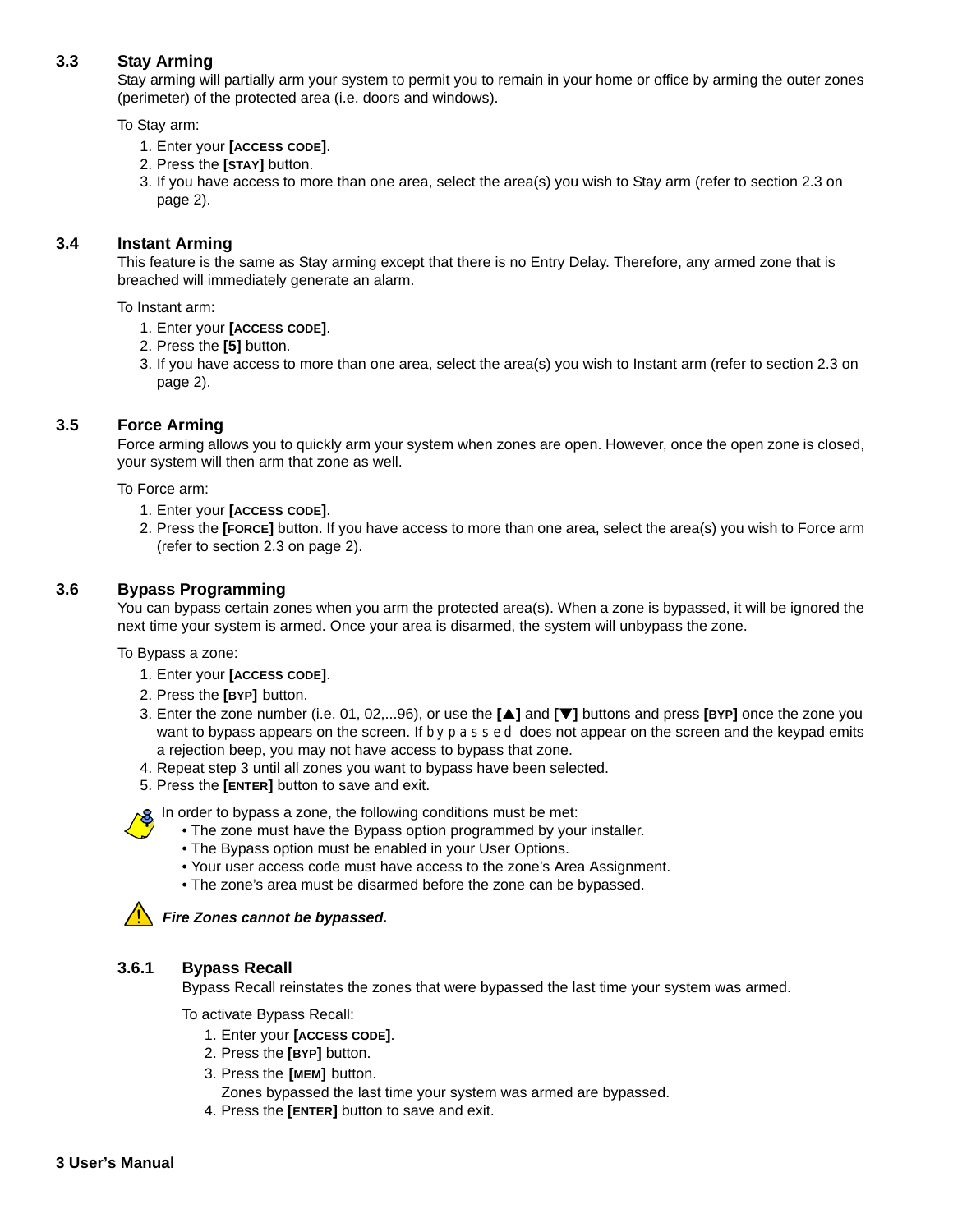# <span id="page-6-0"></span>**3.7 One-Touch Buttons**

If enabled by your installer, you can access the following features without using your user access code by pressing and holding the desired One-Touch button.

| <b>Button</b> | <b>Feature</b>     | <b>Button</b> | <b>Feature</b>                   |
|---------------|--------------------|---------------|----------------------------------|
| [ARM]         | Regular arm        | [DISARM]      | Disarm a Stay/Instant armed area |
| [STAY]        | Stay arm           | [5]           | Instant arm                      |
| [FORCE]       | Force arm          | [6]           | Change display settings          |
| [BYP]         | Bypass Programming | $[7]$         | View Event Record display        |

#### <span id="page-6-1"></span>**3.8 Keyswitch Arming**

A key can be used to arm and disarm your system using two forms of keyswitches. With a Maintained Keyswitch, place the key in the "ON" position to arm your system, and place the key in the "OFF" position to disarm your system. With a Momentary Keyswitch, place the key in the "ON" position briefly then place it back in the "OFF" position to arm the system. Repeat this process to disarm with a Momentary Keyswitch.

### <span id="page-6-7"></span><span id="page-6-2"></span>**3.9 Auto-Arming**

If enabled by your installer, you can set the time that an area will arm itself automatically.

### **3.9.1 Timed Auto-Arming**

Your installer can set Timed Auto-Arming to function in either Force or Stay arming mode. A sixty-second Exit Delay sequence will begin prior to your system automatically arming itself at the programmed time.

To set the Auto-Arming timer:

- 1. Enter your **[ACCESS CODE]**.
- 2. Press the **[0]** button.
- 3. Press the **[MEM]** button.
- 4. If you have access to more than one area, press the area's number, or use the **[**S**]** and **[**T**]** buttons and press the **[ACC]** button when the area you want to program appears on the screen.
- 5. Enter the time you want the area to be armed according to the 24-hour clock (i.e. 9 a.m. is 09:00 and 9 p.m. is 21:00).
- 6. Press the **[ENTER]** button to save and exit.

#### <span id="page-6-6"></span>**3.9.2 No Movement Auto-Arming**

Your system can be programmed to send a report to your monitoring station and/or arm the system if there is no activity in the area during a specified period of time. Your installer can set No Movement Auto-Arming to function in either Regular or Stay arming mode.

# **4.0 Disarming**

<span id="page-6-8"></span><span id="page-6-3"></span>When your system is disarmed, it deactivates any alarms in progress, and it deactivates the zones so the alarm will not be triggered if zones are breached.

#### <span id="page-6-4"></span>**4.1 Entry Delay Timer**

Your installer will program designated entry points (i.e. the front door) with an Entry Delay Timer. This delay gives you time to enter the armed premises and enter your code to disarm your system before the alarm is triggered.

#### <span id="page-6-5"></span>**4.2 Disarming an Armed System**

You can only disarm an area to which your user access code is assigned. User access codes with the "Arm Only" ([section 5.7 on page 9](#page-11-0)) option enabled cannot disarm an armed system.

How do I disarm the system?

- 1. Enter your **[ACCESS CODE]**.
- 2. Press the **[DISARM]** button. If you have access to more than one area, select the area(s) you wish to disarm (refer to [section 2.3 on page 2](#page-4-1)).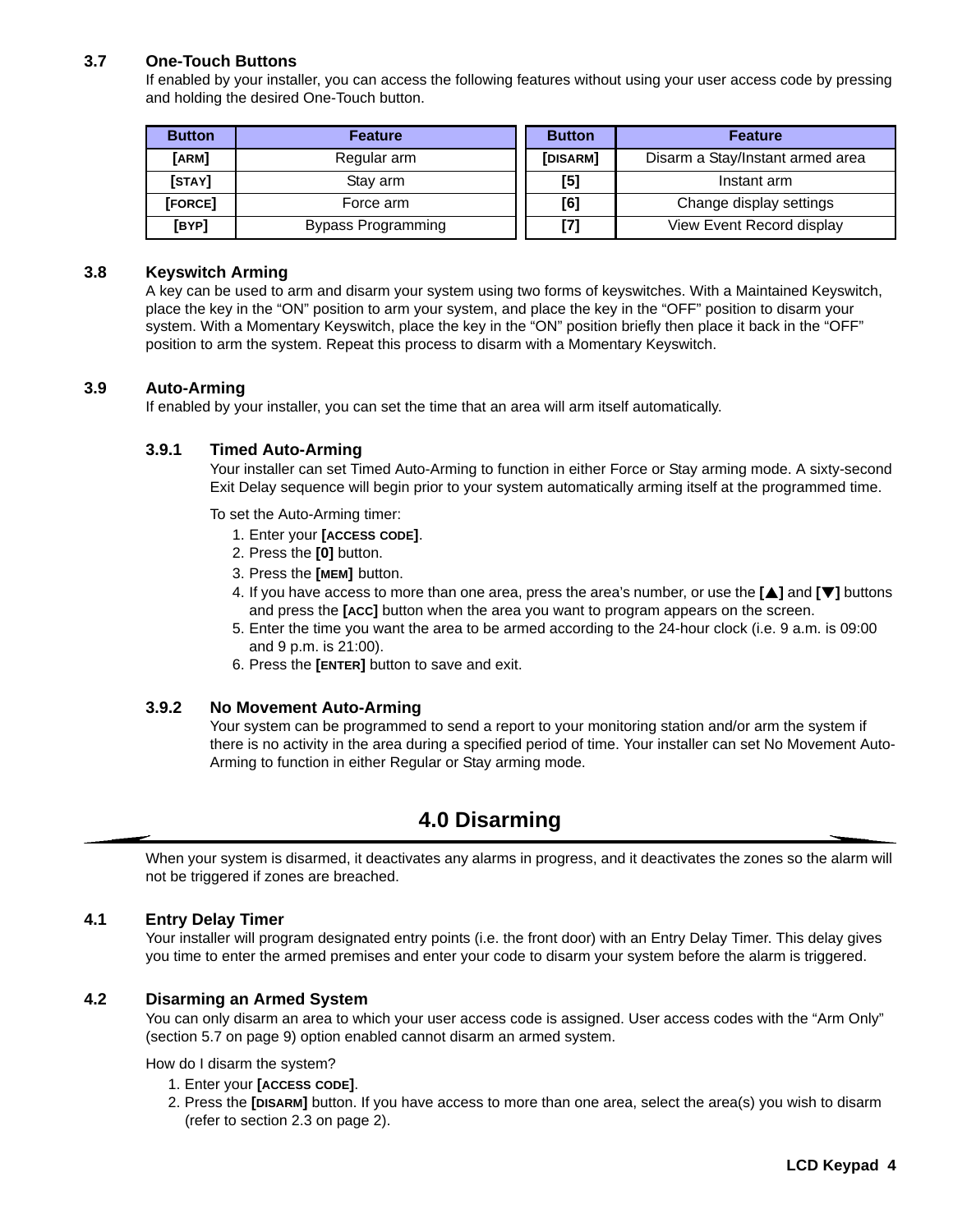To disarm a system in alarm:

- 1. Enter your **[ACCESS CODE]**.
- 2. In the case of a false alarm, call your monitoring station quickly to advise them of the false alarm.

# *In the case of a burglar alarm, leave the premises and call the Police from a safe place.*

### <span id="page-7-0"></span>**4.3 Alarm Memory Display**

Your system will record all the alarms that occurred during the last armed period. The zones in alarm will remain in the Alarm Memory until the next time that area is armed.

How do I view the list of alarms that occurred?

- 1. When an alarm has occurred, the LCD screen will display Alarms in Memory [mem] to View.
- 2. Press the **[MEM]** button. Each zone that was breached while armed will appear below Alarm in:.
- 3. Press the **[CLEAR]** button to exit the Alarm Memory Display.

# **5.0 Access Codes**

<span id="page-7-5"></span><span id="page-7-1"></span>Access Codes allow access to the system. Your system supports up to 999 user access codes. Codes are given a User Number between 002 and 999 (User Number 001 is the System Master Code). Your installer will program user access codes to be four, six, or variables of one to six digits in length. Each digit can be any value between zero and nine. If your installer programmed your system to accept a variable code length, you have to press the **[ENTER]**  button after entering your user access code.

# <span id="page-7-2"></span>**5.1 System Master Code (Default 123456)**

The System Master Code will give you access to all the features available on your system, as well as the ability to add, modify, or delete any user access codes. We suggest that you change this code to prevent others from accessing and changing options without authorization. Your installer can set the System Master Code to be either 4 or 6 digits in length.

To change the System Master Code:

- 1. Enter the current **[ACCESS CODE]** (default: 123456).
- 2. Press the **[0]** button.
- 3. Press the **[ACC]** button.
- 4. Enter the numbers **[0] [0]** and **[1]**.
- 5. Enter a **[NEW CODE]**.
- 6. Press the **[ENTER]** button to save and exit.

*The System Master Code has access to all Access Control doors and all Access Control features at all times. Only the card's serial number and the choice of arming method can be changed. If the other options are manually changed, the System Master Code will immediately revert to its original programming.*



You can assign a label (name) to a user access code at any point during the "programming User Access Code" process. Refer to [section 5.4 on page 6](#page-8-0) to assign a User Label.

# <span id="page-7-3"></span>**5.2 Find Next Free User**

This feature automatically searches your system for the next available unassigned user access code.

To find the next free user:

- 1. Enter your **[ACCESS CODE]** (System Master Code or user access code with Master feature).
- 2. Press the **[0]** button, and then the **[ACC]** button.
- 3. Press the **[BYP]** button.
- 4. Program the user access code as detailed in Figure 2 on page 8 starting from step 5.

# <span id="page-7-4"></span>**5.3 Copy User Options**

This feature allows you to copy the User Options, Access Control Options, and Area Assignments from one user access code to another. All User Options are copied except the User Code, Card Assignment, and User Label.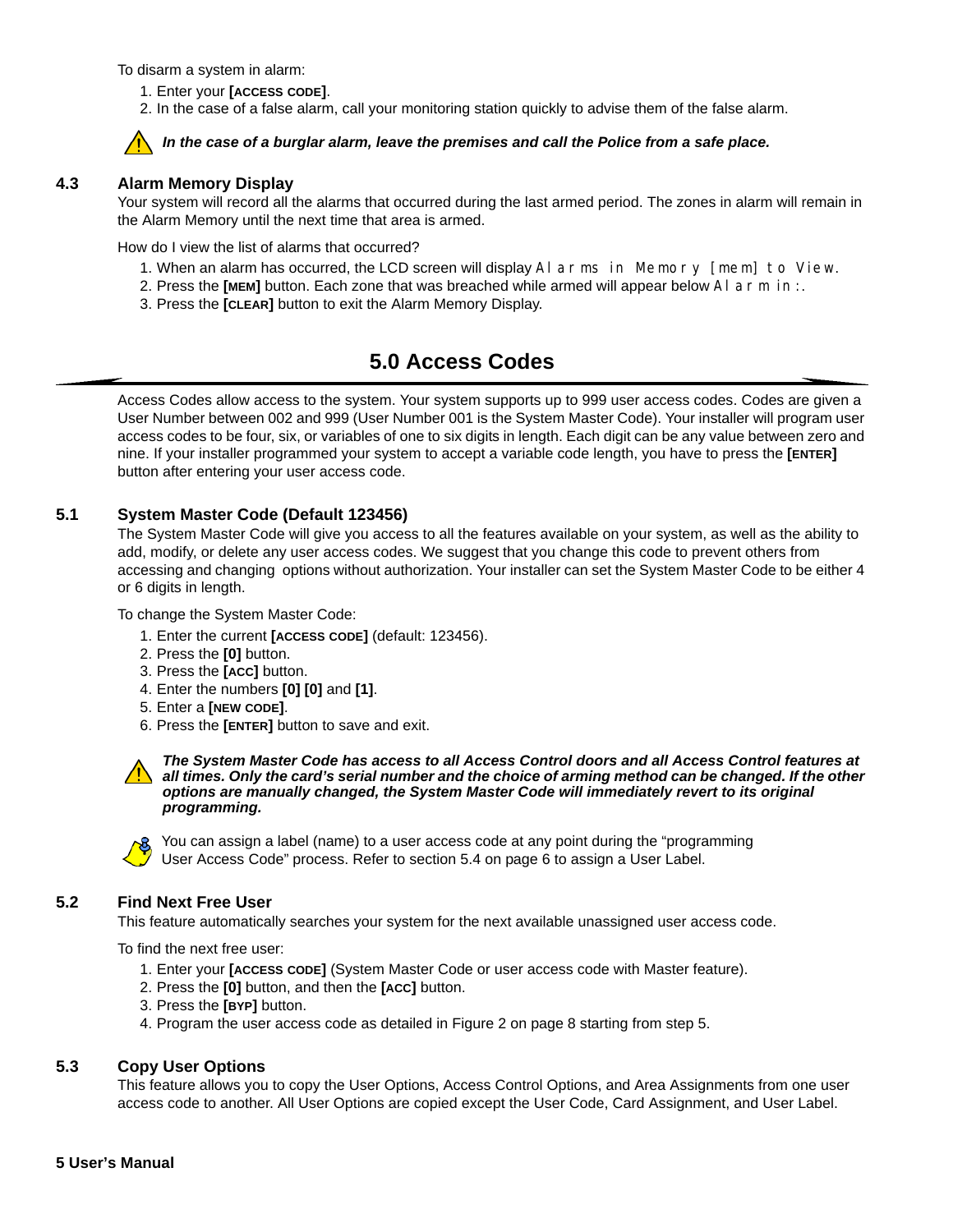To copy user options:

- 1. Enter your **[ACCESS CODE]** (System Master Code or user access code with Master feature).
- 2. Press the **[0]** button, and then the **[ACC]** button.
- 3. Enter the 3-digit User number you wish to copy TO.
- 4. Press the **[MEM]** button.
- 5. Enter the 3-digit User number you wish to copy FROM.
- 6. Enter a user code. If the user code is of variable length, press the **[ENTER]** button after entering the user code. If necessary, assign an Access card (step 10 in Figure 2 on page 8) and User Label ([section 5.4 on page 6](#page-8-0)).
- 7. Press **[ENTER]** to save and exit.

### <span id="page-8-0"></span>**5.4 User Labels**

User labels personalize user access codes and can be assigned by pressing **[ENTER]** at any point after step 4 during the programming of user access codes (Figure 2 on page 8). For Example, the LCD keypad can display John Smith Select Action.

To program a user label:

- 1. At any point after step 4 in Figure 2 on page 8:
- 2. Press the **[ENTER]** button.
- 3. Type the desired characters as detailed in [section 5.4.1 on page 6](#page-8-1) and [section 5.4.2 on page 6](#page-8-3).
- 4. Press the **[A]** button to move the cursor to a new space.
- 5. Repeat steps 2 and 3 until the desired label is complete.
- 6. Press the **[ENTER]** button to save and exit.

# <span id="page-8-2"></span><span id="page-8-1"></span>**5.4.1 Keypad Buttons**

Every numeric button on your LCD keypad is assigned a set of letters. To obtain the desired letter using the numeric buttons on your keypad, press the button until the desired letter appears on the screen. For example, if you wanted to enter the letter "C" you would press the **[**1**]** button three times (refer to [Table 1](#page-8-2)  [on page 6\)](#page-8-2). If using a Hebrew keypad, refer to Table 4 in [Appendix 1: Hebrew Special Characters](#page-23-0) on [page](#page-23-0)  [21.](#page-23-0) If using a Russian keypad, refer to Table 6 in [Appendix 2: Russian Special Characters](#page-24-0) on [page 22](#page-24-0). If using a Greek keypad, refer to Table 8 in [Appendix 3: Greek Special Characters](#page-25-0) on [page 23.](#page-25-0)

| <b>Key</b> | <b>Press Key</b><br>Once | <b>Press Key</b><br><b>Twice</b> | <b>Press Key</b><br><b>Three Times</b> |
|------------|--------------------------|----------------------------------|----------------------------------------|
| [1]        | Α                        | B                                | C                                      |
| [2]        | n                        | E                                | F                                      |
| $[3]$      | G                        | H                                |                                        |
| [4]        |                          | K                                |                                        |
| $[5]$      | M                        | N                                | O                                      |
| [6]        | P                        | Q                                | R                                      |
| $[7]$      | S                        |                                  | п                                      |
| [8]        | V                        | W                                | Х                                      |
| [9]        | v                        | $\overline{z}$                   |                                        |

| Table 1: Keypad Letter Assignments |
|------------------------------------|
|------------------------------------|

# <span id="page-8-3"></span>**5.4.2 Special Function Keys**

**[STAY]** = Insert Space

Pressing the **[STAY]** key inserts a blank space in the current cursor position.

### **[FORCE]** = Delete

Pressing the **[FORCE]** key will delete the character or blank space found at the current cursor position.

#### **[ARM]** = Delete Until the End

Pressing the **[ARM]** key will delete all characters and spaces to the right of the cursor and at the cursor's position.

### **[DISARM]** = Numeric Keys / Alphanumeric Keys

Every time the **[DISARM]** key is pressed it will toggle from numeric keys to alphanumeric keys and vice versa. Numeric: Keys **[0]** to **[9]** represent numbers 0 to 9.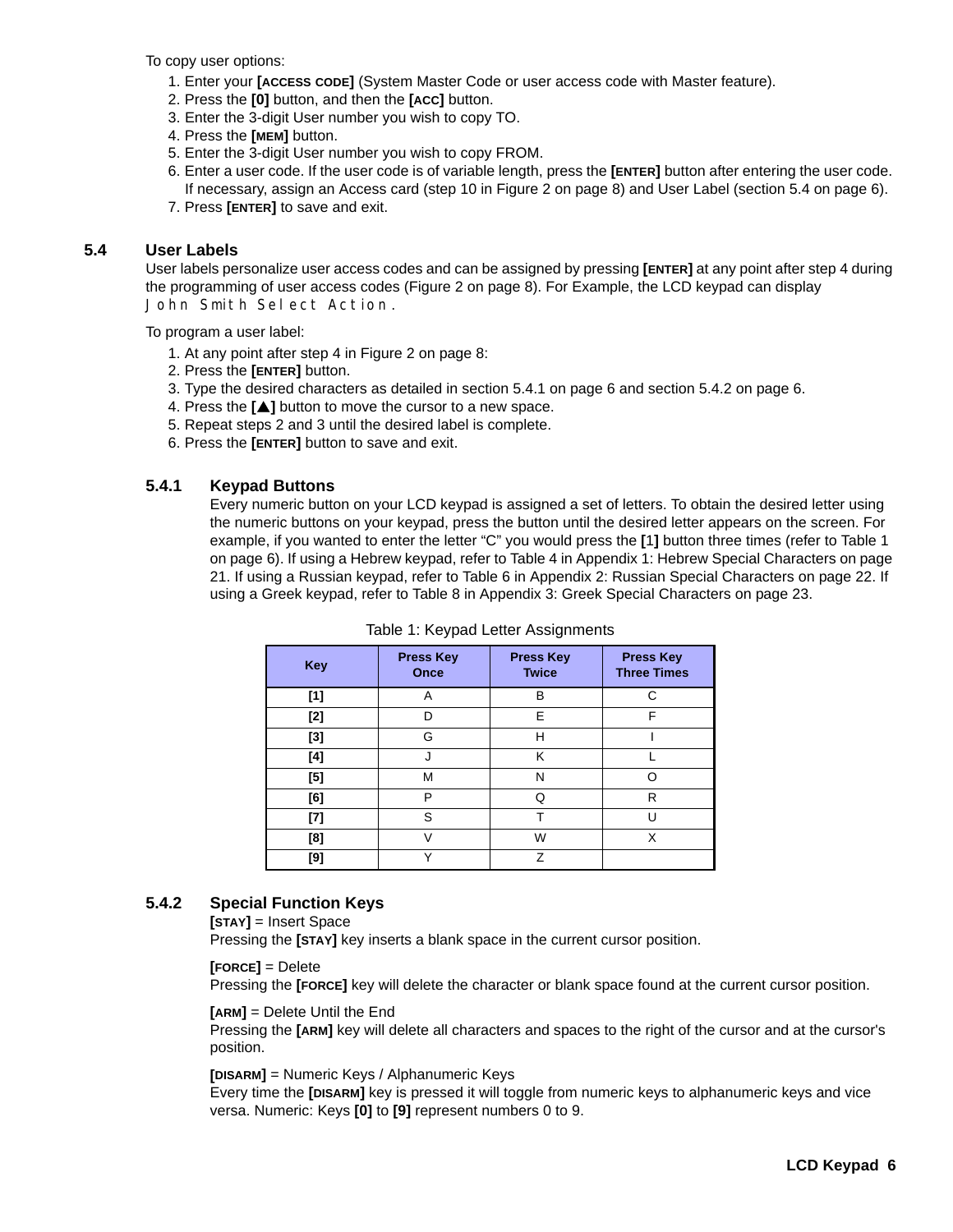#### **[BYP]** = Lower Case / Upper Case

Every time the **[BYP]** key is pressed it will toggle the case setting from lower to upper case and vice versa.

#### **[MEM]** = Special Characters

<span id="page-9-2"></span>After pressing the **[MEM]** key, the cursor will turn into a flashing black square. Using [Table 2 on page 7](#page-9-2), enter the 3-digit number that represents the desired symbol. If using a Hebrew keypad, refer to Table 5 in [Appendix 1: Hebrew Special Characters](#page-23-0) on [page 21](#page-23-0). If using a Russian keypad, refer to Table 7 in [Appendix 2: Russian Special Characters](#page-24-0) on [page 23.](#page-25-0) If using a Greek keypad, refer to Table 9 in [Appendix 3: Greek Special Characters](#page-25-0) on [page 23](#page-25-0).

| 032                   | 048<br>0 | 064<br>@ | 080<br>Р | 096      | 112           | 128<br>Û              | 144<br>Ê        | 160<br>₫        | 176        | 192       | 208      |
|-----------------------|----------|----------|----------|----------|---------------|-----------------------|-----------------|-----------------|------------|-----------|----------|
|                       |          |          |          |          | р             |                       |                 |                 | ş          | Ø         |          |
| 033                   | 049      | 065      | 081<br>Q | 097      | 113           | 129<br>Ù              | 145<br>È        | 161<br>Î        | 177<br>±   | 193       | 209<br>  |
| ļ                     | 1        | A        |          | а        | q             |                       |                 |                 |            | Ŀ         |          |
| 034<br>11             | 050<br>2 | 066<br>в | 082<br>R | 098<br>b | 114<br>r      | 130<br>Ú              | 146<br>É        | 162             | 178<br>ij  | 194<br>Đ  | 210<br>о |
| 035                   | 051      | 067      | 083      | 099      | 115           | 131                   | 147             | 163             | 179        | 195       | 211      |
| #                     | 3        | С        | s        | C        | s             | Ü                     | Ë               | í               | ↑          | ß         |          |
| 036                   | 052      | 068      | 084      | 100      | 116           | 132                   | 148             | 164             | 180        | 196       | 212      |
| \$                    | 4        | D        | т        | d        | t             | û                     | ê               | ı               | ↓          | ç         |          |
| 037                   | 053      | 069      | 085      | 101      | 117           | 133                   | 149             | 165             | 181        | 197       | 213      |
| %                     | 5        | Ε        | υ        | e        | u             | ù                     | è               | ī               | ك          | ®         | ∼        |
| 038                   | 054      | 070      | 086      | 102      | 118           | 134                   | 150             | 166             | 182        | 198       | 214      |
| &                     | 6        | F        | v        | f        | v             | ú                     | é               | Ñ               | f          | a         | ÷        |
| 039<br>,              | 055      | 071      | 087      | 103      | 119           | 135                   | 151             | 167             | 183        | 199<br>r٦ | 215      |
|                       | 7        | G        | w        | g        | W             | ô                     | ë               | ñ               | £          | 느ュ        | ≪        |
| 040                   | 056      | 072      | 088      | 104      | 120           | 136                   | 152             | 168             | 184        | 200       | 216      |
|                       | 8        | н        | x        | h        | X             | ò                     | Å               | NĪ              | ⇥          | μ         | >>       |
| 041                   | 057      | 073      | 089      | 105      | 121           | 137                   | 153             | 169<br><u>g</u> | 185        | 201       | 217      |
| ۱                     | 9        | ı        | Y        | i        | у             | Ó                     | Ä               |                 | ₩          | ø         | ŀ        |
| 042<br>$\star$        | 058      | 074      | 090      | 106      | 122           | 138<br>$\overline{o}$ | 154             | 170<br>g        | 186        | 202       | 218      |
|                       |          | J        | z        |          | z             |                       | å               |                 | ₳          | ÿ         | ∖        |
| 043                   | 059<br>٠ | 075      | 091      | 107      | 123           | 139<br>ô              | 155             | 171<br>ν        | 187        | 203       | 219      |
| ÷                     | ,        | κ        |          | k        | {             |                       | â               |                 | T          | Ã         | x        |
| 044                   | 060      | 076      | 092      | 108      | 124           | 140<br>Ò              | 156             | 172<br>⊻        | 188        | 204       | 220      |
| ,                     | <        |          | ¥        | ı        |               |                       | à               |                 | 1          | ¢         | ⊕        |
| 045<br>$\blacksquare$ | 061      | 077      | 093      | 109      | 125           | 141<br>ó              | 157             | 173<br>w        | 189        | 205       | 221      |
|                       | $=$      | м        | l        | m        | }             |                       | á               |                 | ⅛          | ã         | o        |
| 046                   | 062      | 078      | 094<br>Λ | 110      | 126           | 142<br>Ö              | 158             | 174             | 190        | 206       | 222      |
|                       | >        | N        |          | n        | $\rightarrow$ |                       | ä               | ⅏               | ⅓          | Õ         | П        |
| 047                   | 063<br>? | 079<br>O | 095      | 111<br>О | 127<br>←      | 143<br>ċ              | 159<br><u>A</u> | 175<br>Æ        | 191<br>1⁄4 | 207<br>õ  | 223<br>≡ |
|                       |          |          |          |          |               |                       |                 |                 |            |           |          |

Table 2: Special Characters Catalogue

### <span id="page-9-0"></span>**5.5 Deleting User Access Codes**

To delete user access codes, follow steps 1 to 5 in Figure 2 on page 8, but press the **[CLEAR]** button in Step 5. Once the information is erased, press the **[ENTER]** button to save and exit.

# <span id="page-9-1"></span>**5.6 Programming User Access Codes**

The System Master and Users with the Master feature can program user access codes with User Options and Area Assignments. Figure 2 on page 8 describes the steps you would follow to program user access codes. If you wish to program user access codes using the NEware Software, please contact your installer for information.

If the keypad emits a rejection beep at any point during the programming procedure, you may have chosen an existing user code or you do not have access to certain User Options [\(section 5.7](#page-11-0)) and Area Assignments (step 7 in Figure 2 on page 8). Users with the Master feature can only assign User Options and Area Assignments that they are assigned to. For example, if a User with the Master feature is assigned User Option 1 and Area 2, they can only assign Options 1 and Area 2 to a user access code.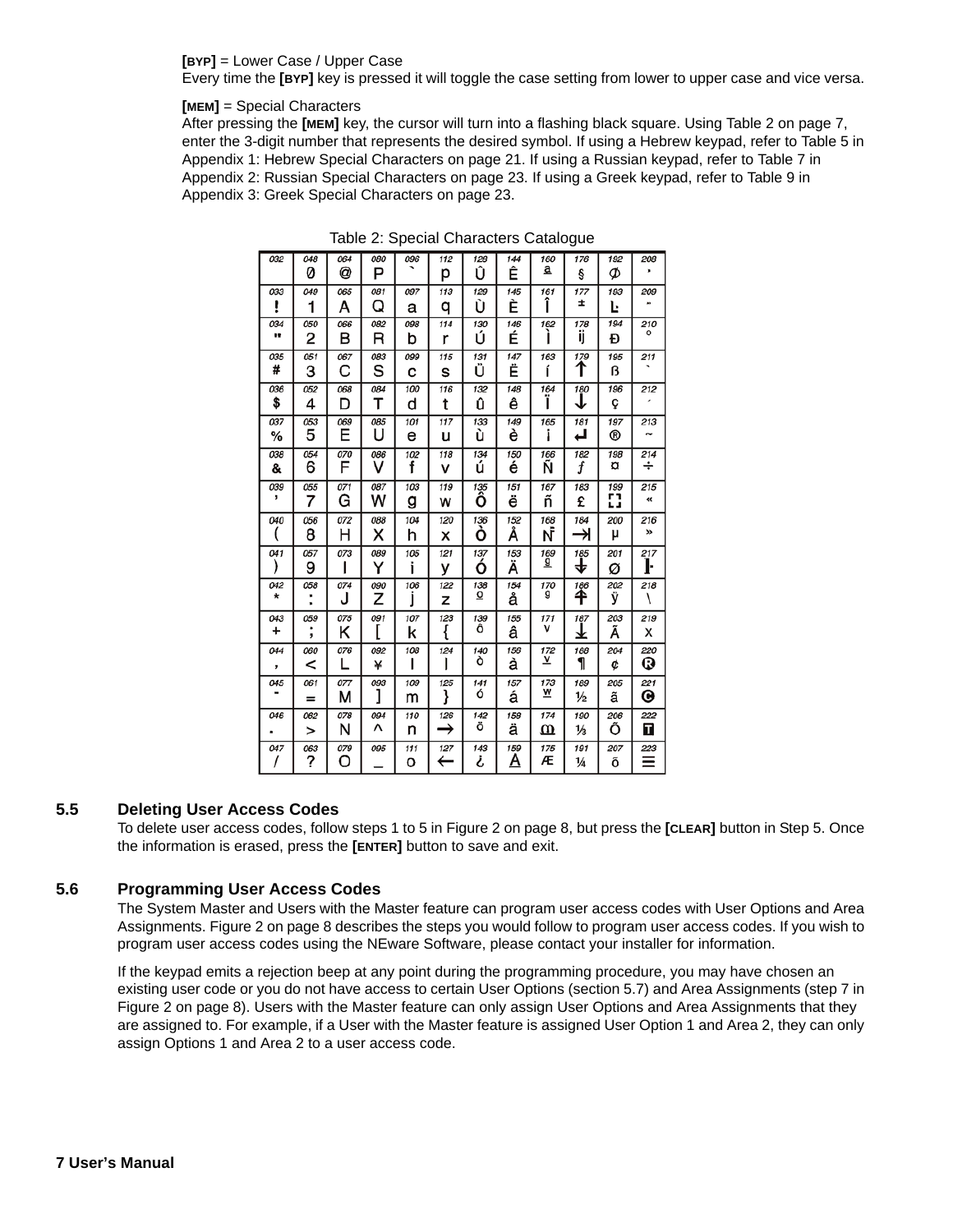<span id="page-10-1"></span><span id="page-10-0"></span>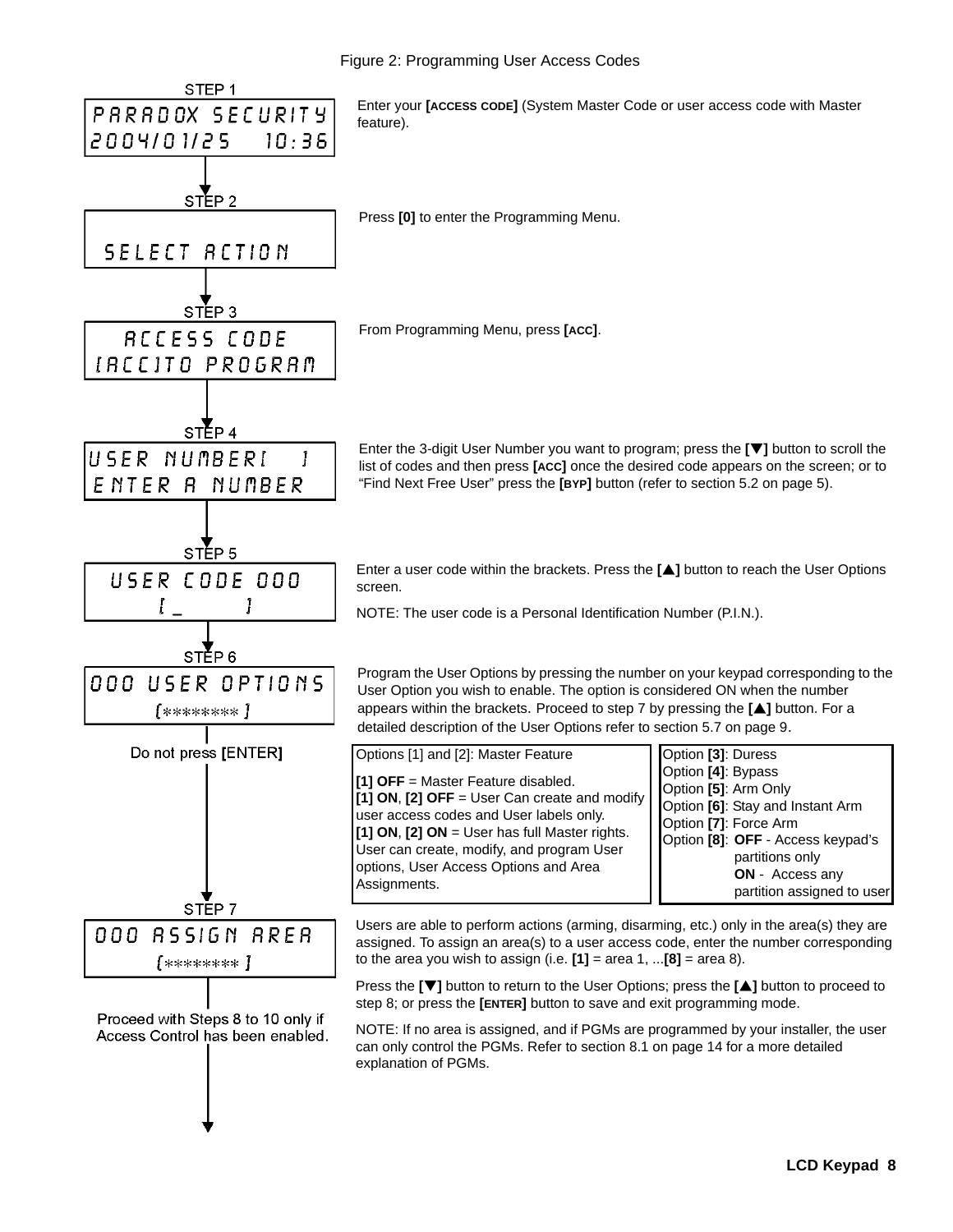<span id="page-11-7"></span><span id="page-11-6"></span><span id="page-11-3"></span><span id="page-11-2"></span>

# <span id="page-11-5"></span><span id="page-11-1"></span><span id="page-11-0"></span>**5.7 User Options**

### **Options [1] and [2]**: Master Feature

When option **[1]** is **OFF**, the User cannot program other users into the system.

When option **[1]** is **ON** and option **[2]** is **OFF**, the user can program and modify user access codes (P.I.N. only) and User Labels.

When both options **[1]** and **[2]** are **ON**, the user has Full Master rights. The user can create or modify user access codes, User Options, User Access Control Options, Access Card Numbers, User Labels and Area Assignments according to their own programming. For example, if the Full Master User has access to area #1 and option **[4]** (Bypass) only, the Full Master user can only assign area #1 and option **[4]** to other users in the system.

#### <span id="page-11-4"></span>**Option [3]**: Duress

When option **[3]** is **ON**, the Duress feature is enabled. This feature is used when someone forces a user to arm or disarm an area(s). By entering a user access code (P.I.N.) reserved for the Duress feature, the system will arm or disarm the area(s), and then send a silent alarm to the monitoring station.

#### <span id="page-11-9"></span>**Option [4]**: Bypass

When option **[4]** is **ON**, the Bypass feature is enabled. This feature allows the user to deactivate zones when arming the area(s).

#### <span id="page-11-8"></span>**Option [5]**: Arm Only

When option **[5]** is **ON**, the Arm Only feature is enabled. The user can arm assigned areas with either a card or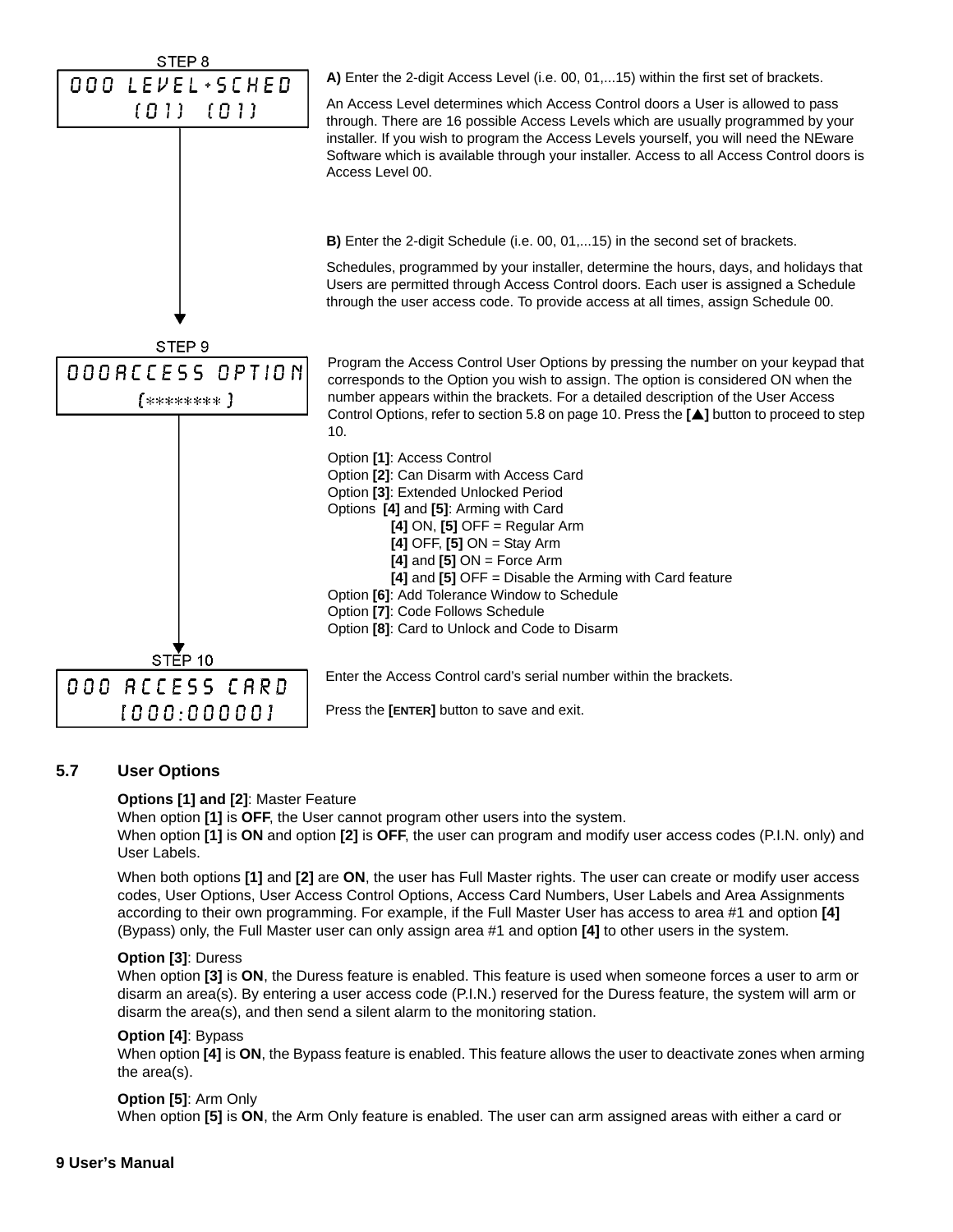code, but cannot disarm. When the option is **OFF**, the user can either arm or disarm assigned areas.

#### <span id="page-12-9"></span>**Option [6]**: Stay & Instant Arm

When option **[6]** is **ON**, the Stay and Instant arm features are enabled. The user can now Stay or Instant arm their assigned areas.

### <span id="page-12-8"></span>**Option [7]**: Force Arm

When option **[7]** is **ON**, the Force arm feature is enabled. The user can now Force arm their assigned areas.

### <span id="page-12-6"></span>**Option [8]**: Area Access

When option **[8]** is **ON**, the keypad will permit access to all the areas assigned to the user access code. When option **[8]** is **OFF**, the keypad will only permit access to the areas it controls. For example, the keypad is assigned area 1 only, and your user access code is assigned areas 1 to 8. If the option is ON, you can access all eight areas from the keypad. If the option is OFF, you can only access area 1.



By default all users can Regular arm the system.

# <span id="page-12-1"></span><span id="page-12-0"></span>**5.8 Access Control User Options**

### **Option [1]**: Access Control

When option **[1]** is **ON**, the user can gain access to an access control door when Access Control is enabled in the system. A user that is not assigned to any partition, but has the Access Control option (Option [1]) enabled, can now gain access to an access control door by entering a code # (P.I.N.) and then pressing the **[ACC]** keypad key. When the option is **OFF**, the user cannot access an Access Control door.

### <span id="page-12-3"></span>**Option [2]**: Can Disarm with Access Card

When option **[2]** is **ON**, a User's Access Control card can unlock and disarm an armed Access Control door. When option **[2]** is **OFF**, follow the settings in option **[8]** on [page 11](#page-13-0).



### *For option [2] to function in the ON position, option [5] "Arm Only" in the User Options must be disabled (refer to [section 5.7 on page 9](#page-11-0)).*

# **Option [3]**: Card with Extended Unlocked Period

When option **[3]** is **ON**, "Extended Unlocked Period" is enabled. "Extended Unlocked Period" refers to the time period programmed into each Access Control door by your installer that extends the unlocked time of the door. For example, if your installer sets the Unlocked period of the door to 30 seconds and the Extended Unlocked Period to 15 seconds, a user access code with "Extended Unlocked Period" enabled will have a total of 45 seconds to pass through the door.

### <span id="page-12-2"></span>**Options [4] and [5]**: Arming with Card

Options **[4]** and **[5]** define the type of arming when arming with an Access Control card (refer to [section 6.2.1 on](#page-13-4)  [page 11](#page-13-4)). You can either Regular arm, Stay arm, Force arm, or Disable the Arming with Card feature.

> **[4] ON**, **[5] OFF** = Regular Arm **[4] OFF**, **[5] ON** = Stay Arm **[4]** and **[5] ON** = Force Arm **[4]** and **[5] OFF** = Disable the Arming with Card feature

### **Option [6]**: Add Tolerance Window to Schedule

<span id="page-12-7"></span>When option **[6]** is **ON**, the Schedule Tolerance Window feature is enabled. This feature extends a user's scheduled access period through an Access Control door by the amount programmed by your installer. For example, if the user's assigned schedule for the door is Monday to Friday from 9:00 a.m. to 5:00 p.m., and your installer sets the "Tolerance Window" at one hour, the user with the "Schedule Tolerance Window" enabled will be able to enter and exit one hour before and after their scheduled time for that door.

### <span id="page-12-5"></span>**Option [7]**: Code Follows Schedule

When option **[7]** is **ON**, users can use their access codes only during their scheduled hours assigned in step 8 in Figure 2 on page 8. When the option is **OFF**, users can use their access codes at any time.

### <span id="page-12-4"></span>**Option [8]**: Card to Unlock and Code to Disarm

Option **[8]** functions only if option **[2]** in [section 5.8](#page-12-0) is OFF. When option **[8]** is **ON**, a user can use an Access Control card to unlock an armed Access Control door, however the user **must** enter a user access code to disarm the armed area. When option **[8]** is **OFF**, a user can gain access to an Access Control door only if the door's area(s) is already disarmed.



#### *For option [8] to function in the ON position, option [5] "Arm Only" in the User Options must be disabled (refer to [section 5.7 on page 9](#page-11-0)).*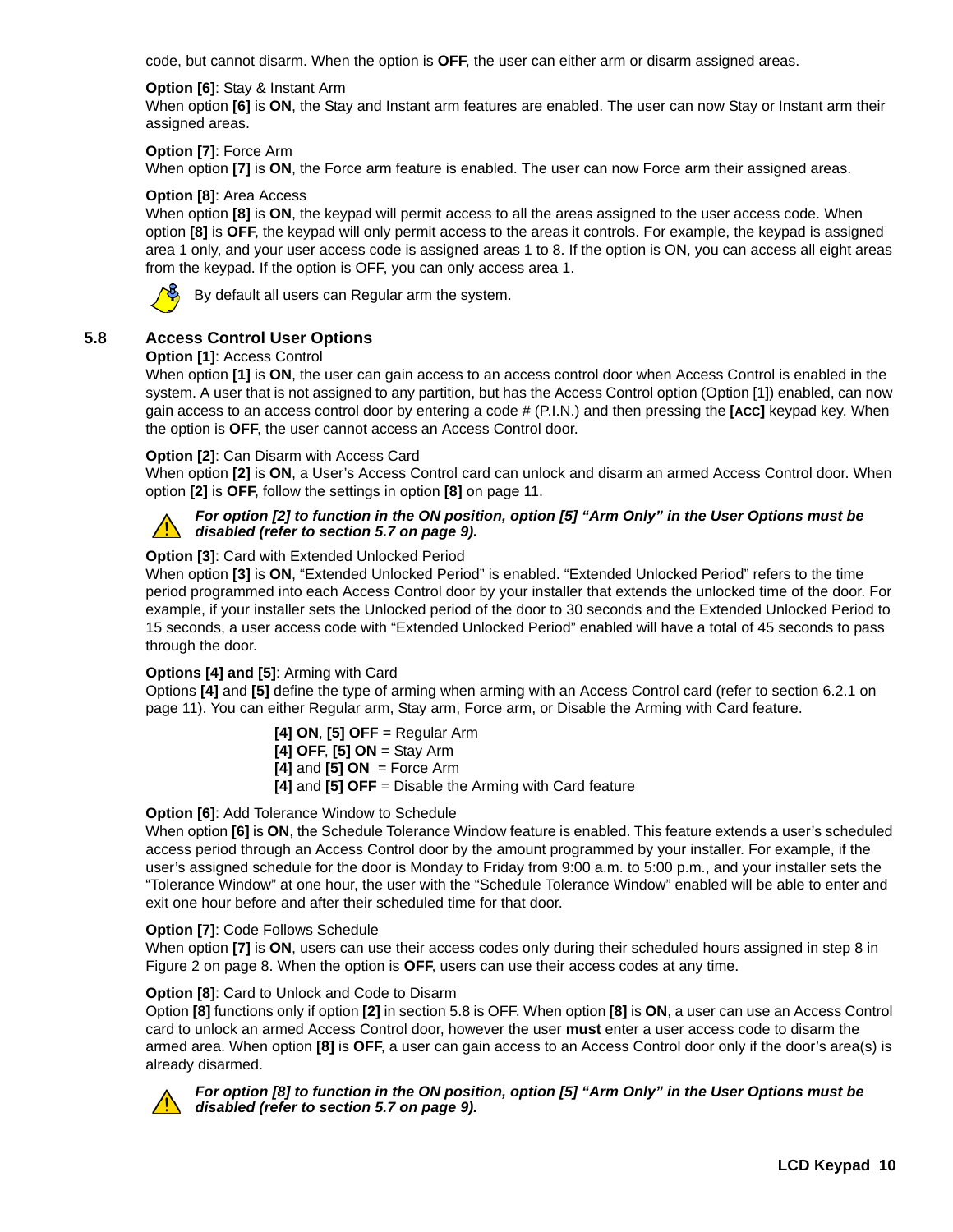# <span id="page-13-1"></span><span id="page-13-0"></span>**6.1 Entering & Exiting**

Depending on how your system is installed, there are various ways to enter and exit Access Control doors:

- Present your Access Control card to the reader or the DGP2-641RB keypad. The system will verify that the card is allowed access according to its assigned Access Level and Schedule. If it is accepted, the system will unlock the door. The reader's light can be programmed by the installer to turn green or extinguish briefly to indicate that the door can be opened.
- <span id="page-13-6"></span>• When the motion detector detects movement (Request for Exit), it will unlock the door to permit passage from inside.
- Enter your user access code on the keypad and press **[ACC]**.
- If the Access Control door is on a "Door Unlocked Schedule", you may be able to open Access Control doors without using a user access code or an Access Control card. Depending on the door's programming, the door can remain unlocked during the entire programmed schedule or the door can unlock once a valid Access Control card is presented to the reader during the schedule and then will remain unlocked for the remainder of the schedule.



 $1 = DGP2.641RB$  $2 =$  "Request for Exit" Motion Detector

# <span id="page-13-4"></span><span id="page-13-2"></span>**6.2 Arming and Disarming with Card**

### **6.2.1 Arming with Card**

An Access Control card can be programmed to arm areas assigned to the door when it is presented to the reader or DGP2-641RB keypad (door) twice within approximately 5 seconds without opening the door.

The Access Control card must be:

- presented to a door during its assigned Schedule (refer to step 8 in Figure 2 on page 8).
- presented to a door within its assigned Access Level (refer to step 8 in Figure 2 on page 8).
- programmed to allow arming (options **[4]** and **[5]** in [section 5.8 on page 10\).](#page-12-0)
- assigned to all areas that are assigned to the Access Control door (refer to step 7 in Figure 2 on page 8), or assigned to at least one of the areas assigned to the Access Control door depending on how your installer has programmed the Access Control door.

# <span id="page-13-5"></span>**6.2.2 Disarming with Card**

To disarm and unlock an Access Control door when the area assigned to it is armed, present your Access Control card to the reader or DGP2-641RB keypad (door).

The Access Control card must be:

- presented to a door during its assigned Schedule (refer to step 8 in Figure 2 on page 8).
- presented to a door within its assigned Access Level (refer to step 8 in Figure 2 on page 8).
- programmed to allow disarming (option **[2]** in [section 5.8 on page 10\)](#page-12-0).
- assigned to all areas that are assigned to the Access Control door (refer to step 7 in Figure 2 on page 8), or assigned to at least one of the areas assigned to the Access Control door depending on how your installer has programmed the Access Control door.

### <span id="page-13-3"></span>**6.3 How Access Control Works**

To illustrate how Access Control functions, we will use three simple Access Control System examples: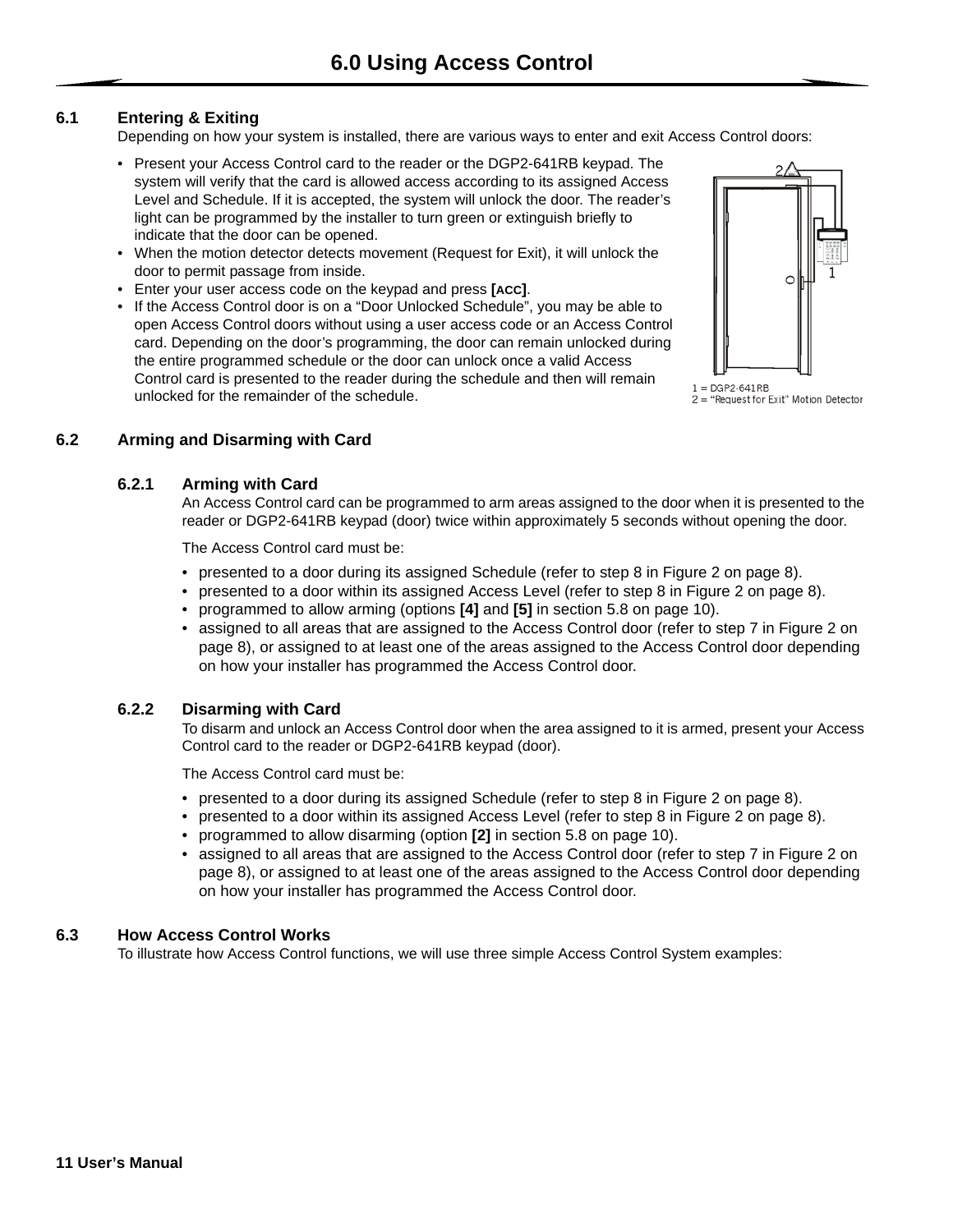

# **7.0 Trouble Display**

<span id="page-14-0"></span>If your system experiences any problems,  $T_{\text{C}}$  oble (s) [TRBL] to View will appear on the screen. The Trouble Display will only display the troubles that occur in the area(s) to which the keypad has been assigned. Potential troubles have been sorted into eight groups. Only the troubles which are relevant to you are listed and described below. If a trouble that is not described or listed below appears, contact your installer.

To view the Trouble Display:

- 1. Press the [TRBL] button when  $Tr \text{ouble}(s)$  [TRBL] to View appears on the screen. The Group Heading with the trouble will appear on the screen.
- 2. Press the **[**S**]** and **[**T**]** buttons to scroll between the Groups experiencing a trouble.
- 3. Press the **[NUMBER]** of the Trouble you wish to view.



*We strongly suggest that if any troubles occur, contact your installer immediately to have your system serviced.*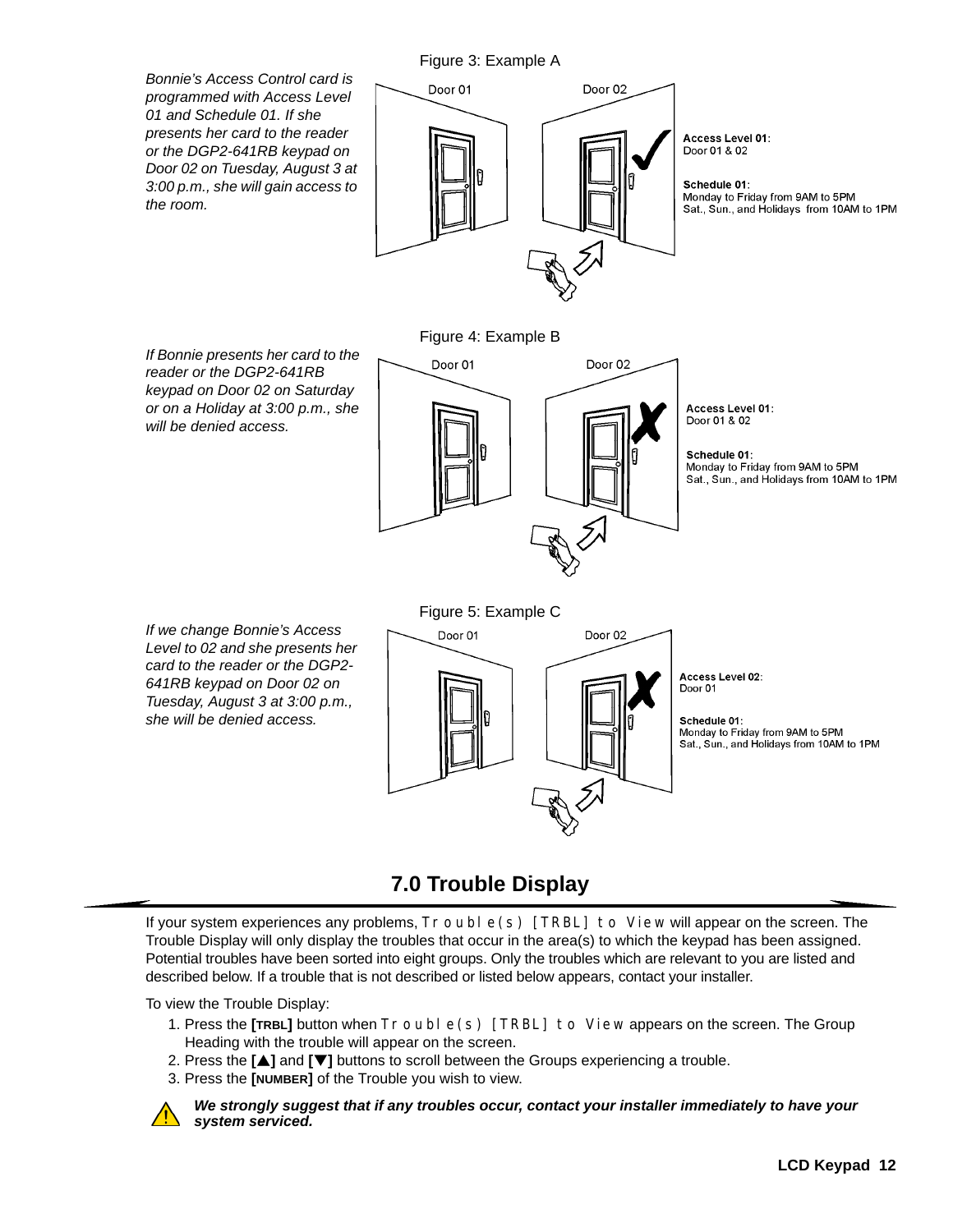# <span id="page-15-6"></span><span id="page-15-4"></span><span id="page-15-1"></span>**7.0.1 Group 1: System**

### **[1] AC Failure**

The control panel has detected a power failure. This means that your system is running on the backup battery. If this trouble occurs when your establishment is not experiencing a power failure, call your installer for repairs.

### **[2] Battery Trouble**

The backup battery is disconnected, needs to be recharged, or replaced.

### **[5] Bell Absent**

The system has detected that the bell or siren is not connected.

# <span id="page-15-11"></span><span id="page-15-9"></span><span id="page-15-8"></span><span id="page-15-3"></span>**7.0.2 Group 2: Communicator**

### **[1] TLM1**

The control panel is unable to access the main telephone line.

### **[2] to [5] Fail to Communicate (1 to 4)**

The control panel tried all assigned telephone numbers and failed to contact the monitoring station.

### **[6] Fail to Communicate PC**

The control panel is unable to communicate with the WinLoad software.

# <span id="page-15-10"></span><span id="page-15-5"></span>**7.0.3 Group 5: Zone Tamper**

The zone(s) that was tampered with will be displayed on the LCD screen.

# <span id="page-15-2"></span>**7.0.4 Group 6: Zone Low Battery**

If a wireless device's battery needs to be replaced, the zone that is assigned to the device will be displayed on the LCD screen.

### <span id="page-15-12"></span>**7.0.5 Group 7: Zone Fault**

A wireless device is no longer communicating with its receiver, or a connection or CleanMe<sup>TM</sup> trouble is occurring with your smoke detectors.

### <span id="page-15-7"></span>**7.0.6 Group 8: Clock Loss**

The time and date have been reset to the default. This is the only trouble that we recommend that you correct. Clock Loss [8] to Set will appear on the LCD screen after you press the **[TRBL]** button. Refer to [section 8.3 on page 14](#page-16-3) to set the time and date.

# <span id="page-15-0"></span>**7.1 Event Record Display**

The Event Record Display will record the user-initiated actions that occurred in your system as well as any alarms or troubles (i.e. "Access Granted"). You will only be able to view the events that occurred in the area(s) assigned to your user access code.

To view the Event Record:

- 1. Enter your **[ACCESS CODE]**.
- 2. Press the **[7]** button.
- 3. If you have access to more than one area, select the area(s) you wish to view (refer to [section 2.3 on page 2](#page-4-1)).
- 4. Use the **[**S**]** and **[**T**]** buttons to scroll between the events.
- 5. Press the **[CLEAR]** button to exit.

Once you have entered Event Record Display mode, you can change the order that the Event Record screens appear by pressing the **[7]** button. If you already know the number of the event you want to view, press the **[MEM]**  button after step 3 above, and then enter the event's number.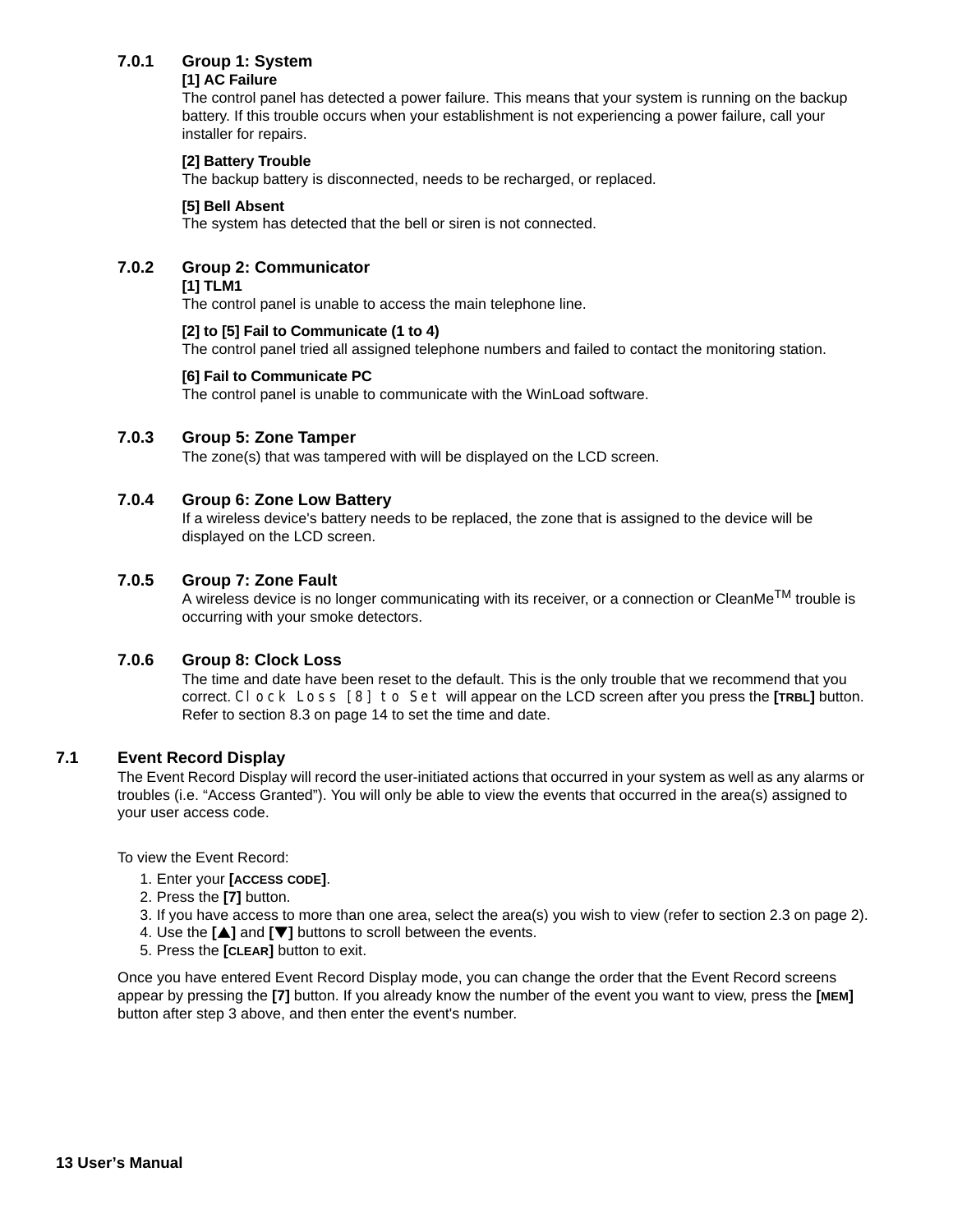### <span id="page-16-1"></span><span id="page-16-0"></span>**8.1 Programmable Outputs (PGMs)**

Your system includes Programmable Outputs (PGMs) that can be programmed by your installer. A PGM triggers when a predetermined event or series of events occurs in your system. The PGMs can be programmed to reset smoke alarms, turn on light switches, open or close garage doors and much more. Ask your installer about this useful feature.

# <span id="page-16-2"></span>**8.2 Keypad Settings**

You can modify the keypad settings to suit your needs (Refer to Figure 6 on page 14).

- 1. Scrolling Speed refers to the amount of time that a message will remain on the screen before moving to the next message.
- 2. Backlight refers to the illumination behind the buttons and LCD screen.
- 3. Contrast refers to how dark or pale characters will appear on the screen.



#### <span id="page-16-3"></span>**8.3 Set Time & Date**

To reset the time and date:

- 1. Enter your **[ACCESS CODE]** and press the **[TRBL]** button.
- 2. Press the **[8]** button.
- 3. To change the time, place the cursor under the number you want to change by using the **[**S**]** button and enter the time according to a 24-hour clock (i.e. 9 a.m. is 09:00 and 9 p.m. is 21:00).
- 4. To change the date, place the cursor under the number you want to change and enter the correct date according to year/month/day.
- 5. Press the **[ENTER]** button to save and exit.

### <span id="page-16-4"></span>**8.4 Programming Chime Zones**

You can program the keypad to emit a rapid, intermittent beep tone whenever designated zones are opened or only when opened between certain hours. These zones are referred to as Chime Zones. Your installer can also program your Chime zones to beep upon closure.

How do I program chime zones?

- 1. Enter your **[ACCESS CODE]**.
- 2. Press the **[9]** button.
- 3. Press the **[1]** button to chime a zone. Enter the number corresponding to the zone to be chimed, or use the **[**S**]**  and **[**T**]** buttons to scroll the list of zones. Press the **[ACC]** button to chime or unchime the zone that appears on the screen. Press **[ENTER]** to save. *OR*

Press the **[2]** button to set the time period a chimed zone will beep. Enter the time that the chimed zone(s) will start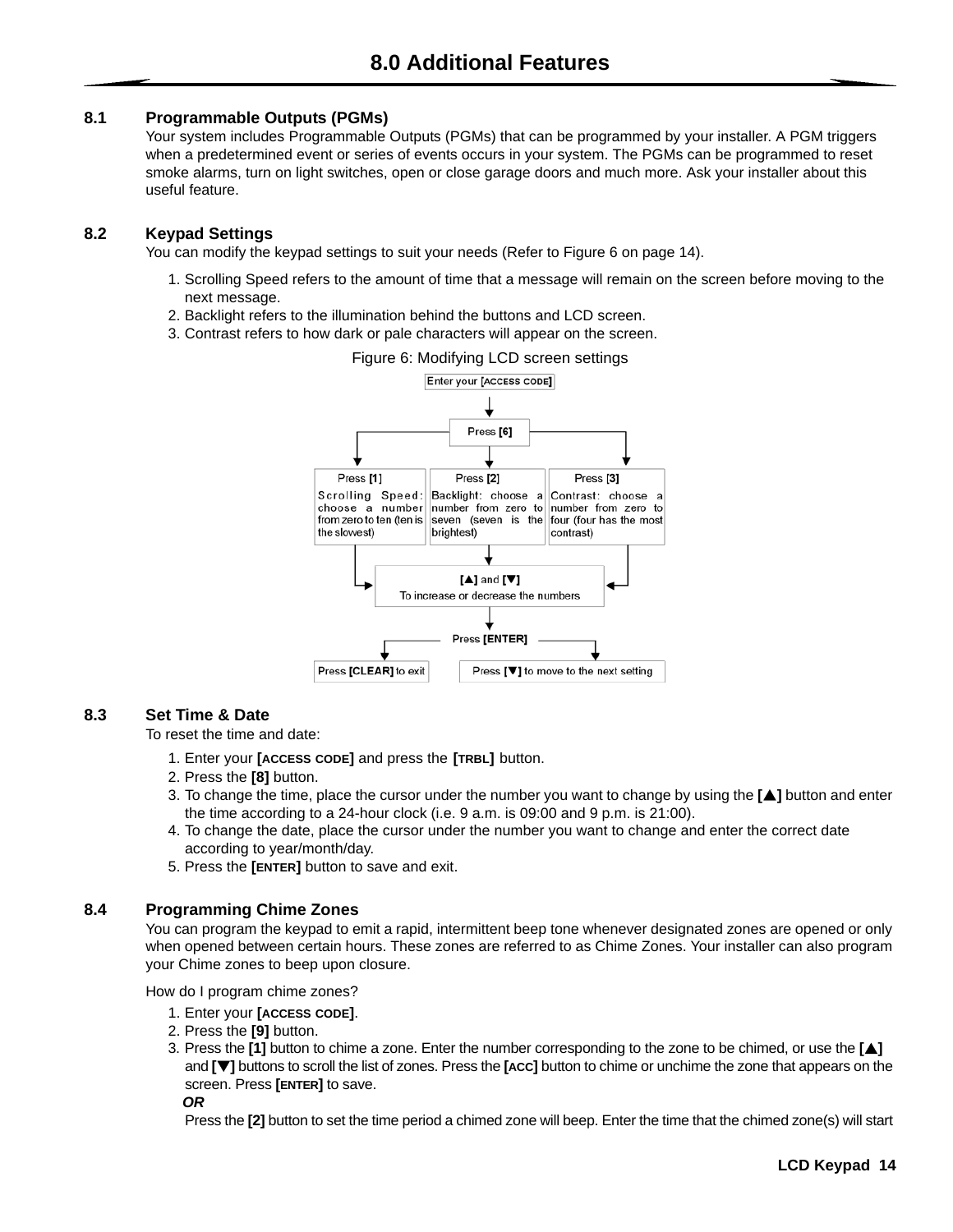beeping when opened (HH:MM). Enter the time that the chimed zone(s) will stop beeping when opened (HH:MM).

4. Press **[CLEAR]** to exit chime programming.

#### <span id="page-17-0"></span>**8.5 Panic Alarms**

Your system can be programmed to send an alarm to your monitoring station to request help from the police, a medical facility, the fire department, or anyone you wish when you press a predetermined combination of buttons. To generate a panic alarm, simultaneously press and hold the button combinations displayed in Table 3 on page 15. Your installer can program the alarm to be either silent or audible.

| <b>Panic Alarm Types</b> | Buttons to be pressed and held<br>simultaneously |
|--------------------------|--------------------------------------------------|
| <b>Emergency Panic</b>   | Press & hold the [1] and [3] buttons             |
| <b>Auxiliary Panic</b>   | Press & hold the [4] and [6] buttons             |
| Fire Panic               | Press & hold the [7] and [9] buttons             |

### <span id="page-17-1"></span>**8.6 Quick Function Buttons**

You will only need to use the Quick Function Buttons upon your installer's or monitoring station's request. Only the System Master Code or user access codes with the Master feature enabled will be able to access these functions.

To access the Quick Function Buttons:

- 1. Enter your **[ACCESS CODE]**
- 2. Press the **[0]** button.

3. Press the: **[STAY]** button to **send** a test report to the monitoring station.

**[FORCE]** button to **call** the WinLoad software.

**[ARM]** button to **answer** the WinLoad software.

**[DISARM]** button to **cancel** communication with the WinLoad software.

# **9.0 Testing and Maintenance**

### <span id="page-17-3"></span><span id="page-17-2"></span>**9.1 Burglar Alarm Testing**

Two people are needed to complete this test. One person will watch the LCD screen on the keypad while the other person walks around the protected areas and opens the zones (i.e. opens the doors and windows that are protected, walk in the path of the motion detectors, etc.). The LCD screen will display the opened zones, but if a zone does not register, contact your installer.

### <span id="page-17-4"></span>**9.2 Fire Alarm Testing**

Do NOT use an open flame or burning materials to test your fire detection devices. Your installer will provide details on the best way to test your system.

#### <span id="page-17-5"></span>**9.3 System Maintenance**

Under normal use your system requires no maintenance other than regular testing. We recommend that your installer change the battery every three years.

#### <span id="page-17-6"></span>**9.4 System Test**

Speak to your installer before conducting a System Test since the system must be programmed to respond to the test instructions. It is normally recommended that you conduct the system test once a week, but contact your installer for instructions concerning your particular system.

To conduct the system test:

- 1. Call your monitoring station to advise them that you are testing your system.
- 2. Enter your **[ACCESS CODE]**.
- 3. Press the **[8]** button.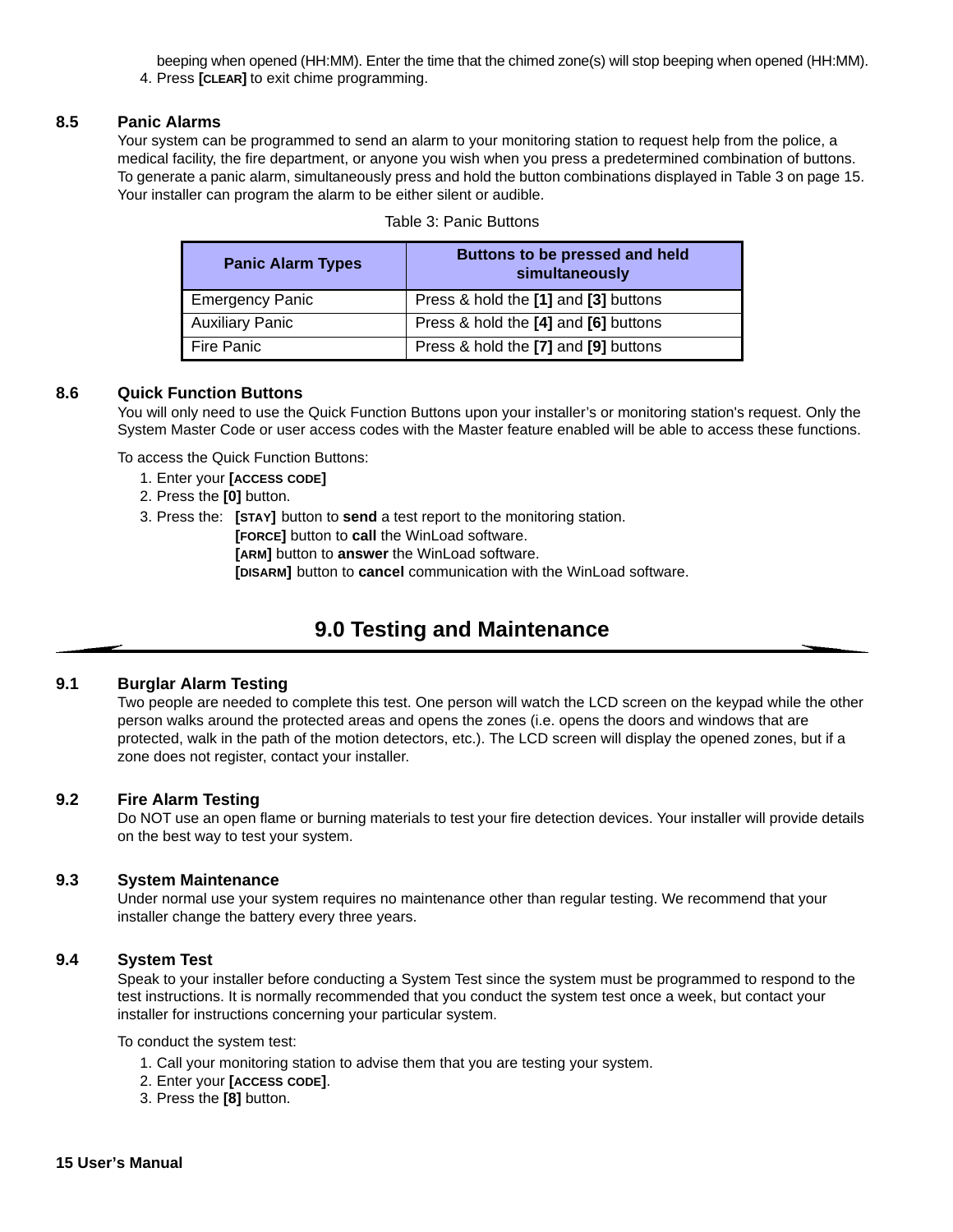The system will test all its connections and can send a report to your monitoring station. If the system detects a problem, the Trouble Display will show on the LCD screen (refer to [section 7.0 on page 12](#page-14-0)). Call your installer for repairs if any troubles occur.

# **10.0 Fire and Burglar Alarms**

#### <span id="page-18-1"></span><span id="page-18-0"></span>**10.1 Standard Fire Zone**

During a fire alarm, the bell/siren emits an intermittent sound (BEEP-BEEP-BEEP) until silenced or reset. If the zone is a Standard Fire Zone, your system can immediately send an alert to your monitoring station.

To disarm a false alarm:

- 1. Enter your **[ACCESS CODE]** on the keypad.
- 2. Call your monitoring station quickly to advise them of the false alarm.



#### *The Fire Zone may reset itself once the problem has cleared. If it does not, simultaneously press and hold the [CLEAR] and [ENTER] buttons for two seconds.*

### <span id="page-18-2"></span>**10.2 Delayed Fire Zone**

If the zone is a Delayed Fire Zone, there is an automatic delay before your system contacts your monitoring station. Refer to Figure 7 on page 17 to prevent unnecessary reporting of false alarms.

If the fire alarm is accidentally triggered:

- 1. Press the **[CLEAR]** button within 30 seconds of the alarm.
- 2. Clear the problem from the area (i.e. clear the smoke from around the smoke detector).
- 3. If the problem remains after 90 seconds, the alarm will sound again. Press **[CLEAR]** again.
- 4. The system will delay reporting the alert for another 30 seconds.

If you are unable to cancel the false alarm, your system will send an alert. Call your monitoring station to advise them of the false alarm.



*The Fire Zone may reset itself once the smoke has cleared. If it does not, simultaneously press and hold the [CLEAR] and [ENTER] buttons for two seconds or speak to your installer.* 

# <span id="page-18-3"></span>**10.3 Fire Safety Tips**

How should you prepare in case of a fire in your home or business?

- Remind everyone to escape first, and then call for help.
- Develop a fire escape plan and designate a meeting place outside.
- Practice the escape plan frequently.
- Plan two ways to escape from every room, if possible.
- Practice feeling the way out with eyes closed.
- Instruct everyone **never** to stand up during a fire, always crawl under the smoke and keep mouths covered.
- Instruct everyone **never** to return to a burning building for any reason; it may cost them their life.
- Check smoke alarms regularly. Working smoke alarms dramatically increase everyone's chances of surviving a fire.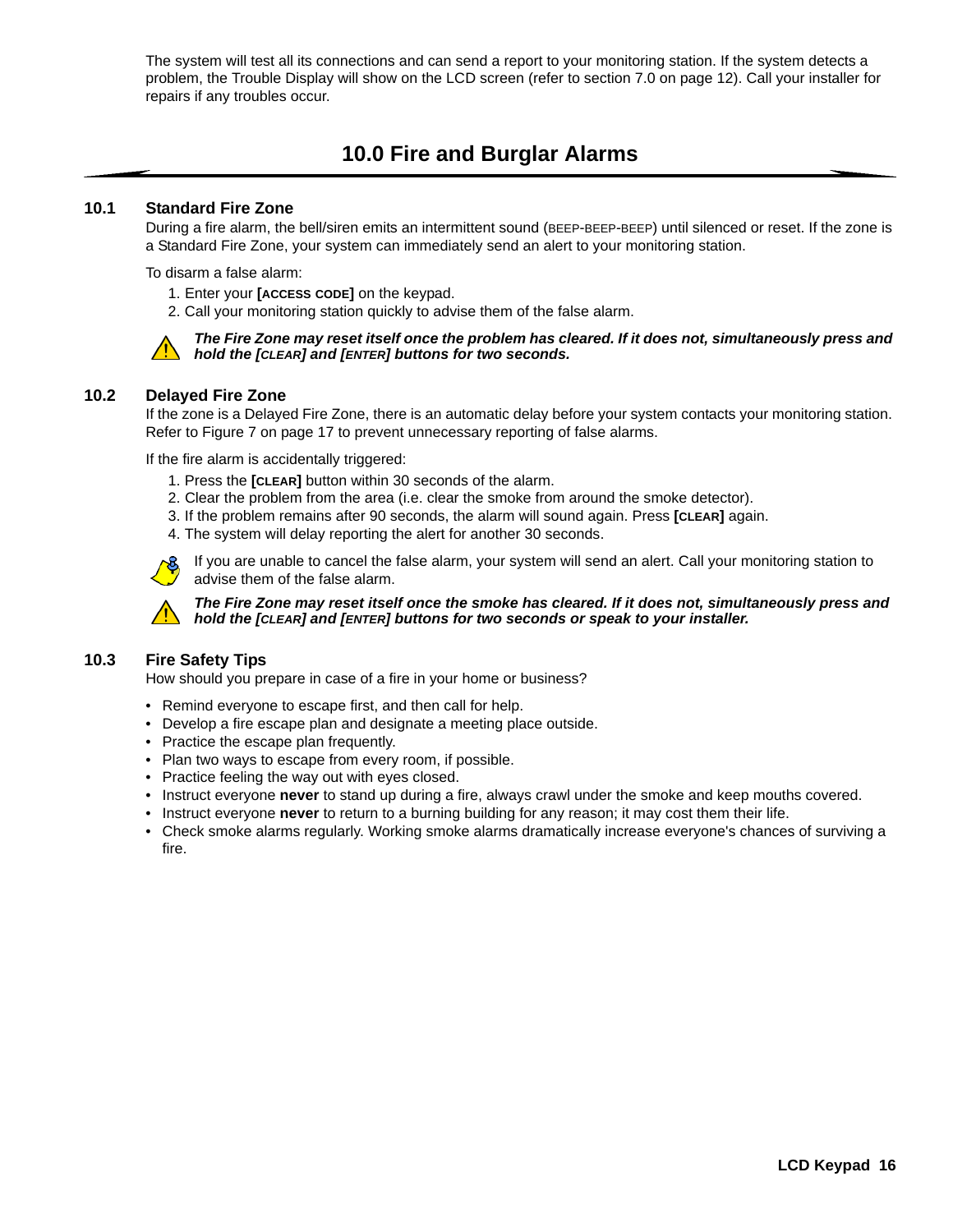### Figure 7: Delayed Fire Zone



### <span id="page-19-0"></span>**10.4 Minimizing Home Fire Hazards**

How can you avoid the three most common causes of fires at home?

- Never leave cooking food unattended. It is the leading cause of fire injuries. Cooking fires often result from unattended cooking and human error, rather than mechanical failure.
- Stay alert when smoking. Careless smoking is the leading cause of fire deaths. Smoke detectors and smoulderresistant bedding and upholstered furniture are significant fire deterrents.
- Maintain your heating system. Faulty heating systems are the second leading cause of residential fires.

#### <span id="page-19-1"></span>**10.5 Home Fire Warning System**

Household fires are especially dangerous at night. Fires produce smoke and deadly gases that can overcome occupants while they sleep. To warn against fire, smoke detectors should be installed outside each separate sleeping area in the immediate vicinity of the bedrooms and on each additional story of the family living unit, including basements.

#### <span id="page-19-2"></span>**10.6 Burglar Alarm**

If your armed system is breached, the burglar alarm devices specific to your system will be triggered. If your keypad is in *Normal Mode*:

- The Status Light may flash red
- In Alarm will appear on LCD screen.
- Bell or siren may be activated



*In case of a burglar alarm, leave the premises and call the police station from a safe place.*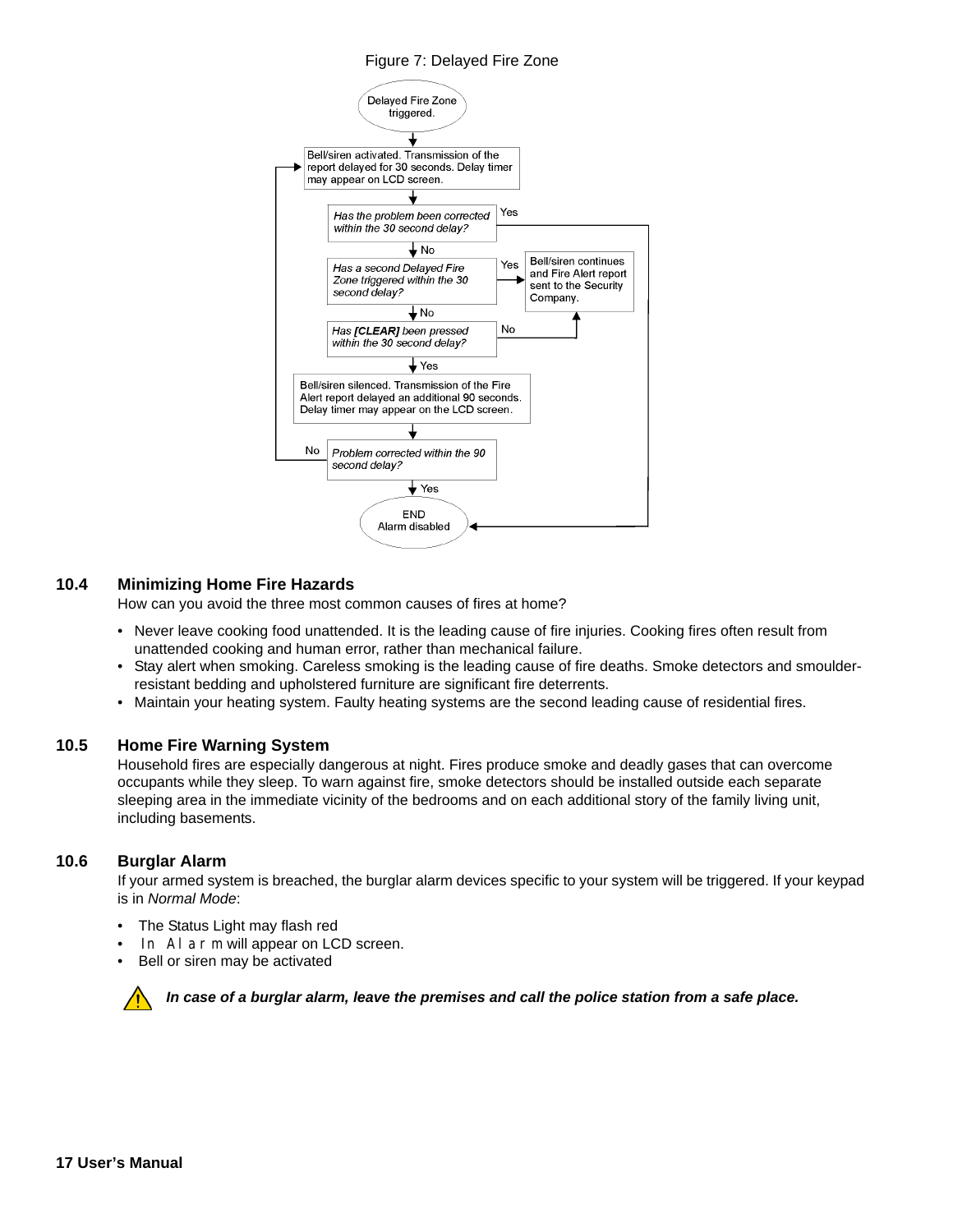

# <span id="page-20-7"></span><span id="page-20-0"></span>**Introduction**

Congratulations on choosing the Paradox InTouch Voice-Assisted Arm/Disarm Module (APR3-ADM2). InTouch turns any touch-tone telephone into a keypad. With InTouch, you can now arm or disarm your DGP-NE96 System as well as activate or deactivate your InTouch's output—all from your telephone. Using detailed voice prompts to guide your way, the InTouch is as simple as picking up your telephone.

# <span id="page-20-1"></span>**Access Codes**

<span id="page-20-8"></span>InTouch uses your DGP-NE96 user access code to grant you access to your DGP-NE96 system. The user access code entered on your DGP-NE96 system keypad is the same you would use to enter on your telephone.

# <span id="page-20-2"></span>**How Do I Use It?**

- STEP 1: Pick up your telephone and dial the telephone number of the line that your InTouch is connected to. The InTouch will now ask you to enter your DGP-NE96 user access code.
- STEP 2: Enter your DGP-NE96 user access code.



*If your Digiplex DGP-NE96 system is programmed to accept variable code lengths, you must press the [#] key after entering your user access code.*

- STEP 3: Keys **[1]** to **[8]** on your telephone represent areas 1 to 8. To arm or disarm your DGP-NE96 system, press the desired area's number on your telephone. This will switch the area's arming state from armed to disarmed and vice versa (refer to *[InTouch Example](#page-21-2)* on page 19).
- STEP 4: To activate or deactivate the InTouch's output, press the **[#]** key and then the **[0]** key (refer to the *[InTouch](#page-21-2)  Example* [on page 19\)](#page-21-2).

# <span id="page-20-3"></span>**Things You Should Know**

# <span id="page-20-4"></span>**When Accessing Your InTouch...**

If you are using an answering machine or service, call the InTouch, hang up after one ring, wait between 10 and 255 seconds (depending on how InTouch was programmed by your installer), and then call the InTouch again to access it.

# <span id="page-20-5"></span>**When Arming or Disarming...**

- You will only be able to arm or disarm areas that your user code has access to.
- If you were to arm an area with an open zone, DGP-NE96 will Force arm the area. This will only happen with user access codes that have the Force arming feature enabled.

# <span id="page-20-6"></span>**When Activating or Deactivating a PGM...**

- Your InTouch's output can be used to turn on lights, open or close a garage door and much more. Ask your installer about this useful feature.
- If the InTouch's output is not operational, you will not be able to activate or deactivate the output.
- Your installer can program the output to deactivate either manually or follow a timer. If programmed to be deactivated manually, the output will remain activated until you deactivate it. If programmed to follow a timer, the output will deactivate after the timer has elapsed.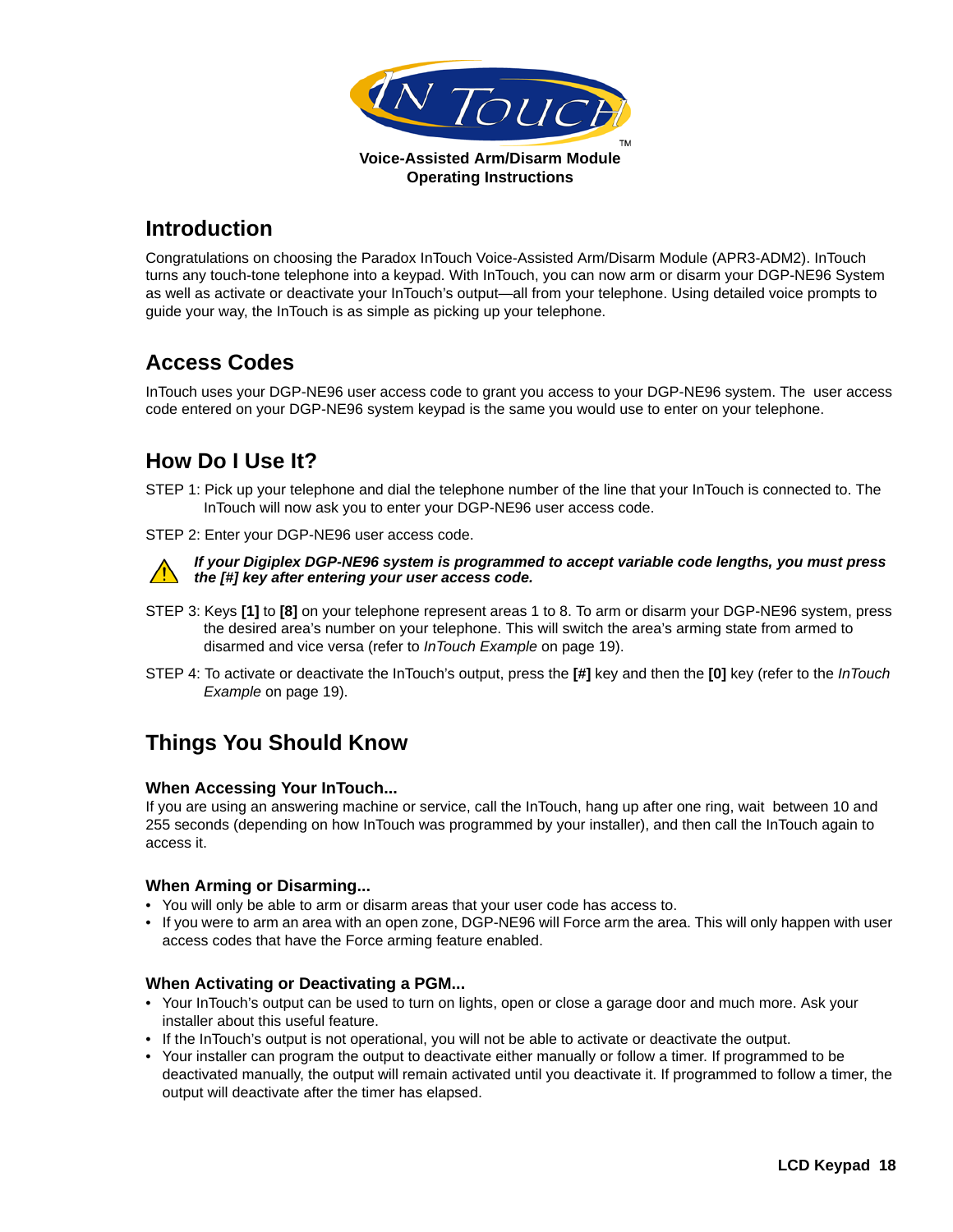# <span id="page-21-0"></span>**When Using Your InTouch...**

- In some cases, your telephone's tone may not be powerful enough to interrupt the InTouch's voice prompt. If this is the case, simply wait for the InTouch's voice prompt to finish before entering your action.
- If your DGP-NE96 system and InTouch share the same telephone number, you may be interrupted at times when using your InTouch.

# <span id="page-21-1"></span>**Telephone Button Features**

### **Clear = [\*]**

If you have made an error, press the **[\*]** button on your telephone to clear the error and then re-enter the information.

### **Activate/Deactivate InTouch Output = [#] , [0]**

To activate or deactivate the InTouch's output, press the **[#]** button and then the **[0]** button on your telephone.

### **Hang Up = [#] , [9]**

When you wish to hang up, press the **[#]** button and then the **[9]** button to immediately hang up. The InTouch will confirm the hang up with *"Good-bye"*.



*If the hang-up feature is not used and if no action is performed after 2 minutes, the InTouch will hang up automatically.*

# <span id="page-21-2"></span>**InTouch Example**

Nelson has a DGP-NE96 system and an InTouch hooked up at home. His security system has two areas. Both areas are presently armed and the InTouch's output, which is hooked up to his garage door opener, is deactivated. Nelson is on his way home and wishes to disarm both areas and open his garage door. Nelson performs the following:



Nelson first dials the telephone number of the line to which the InTouch is connected to.

When the InTouch picks up, it will prompt Nelson with the following: *"Please enter your code."*



Nelson enters his user access code.

The InTouch then prompts Nelson with the following: *"Area 1 Armed" "Area 2 Armed" "Output is Deactivated" "To modify, enter Area number"*



Nelson presses the **[1]** key on his telephone to disarm Area 1.

*Your user access code must also have access to the areas to which the InTouch is assigned to.*

The InTouch then prompts Nelson with the following: *"Area 1 Disarmed" "Area 2 Armed" "Output is Deactivated" "To modify, enter Area number"*

Nelson presses the **[2]** key on his telephone to disarm Area 2.

The InTouch then prompts Nelson with the following: *"Area 1 Disarmed" "Area 2 Disarmed" "Output is Deactivated" "To modify, enter Area number"*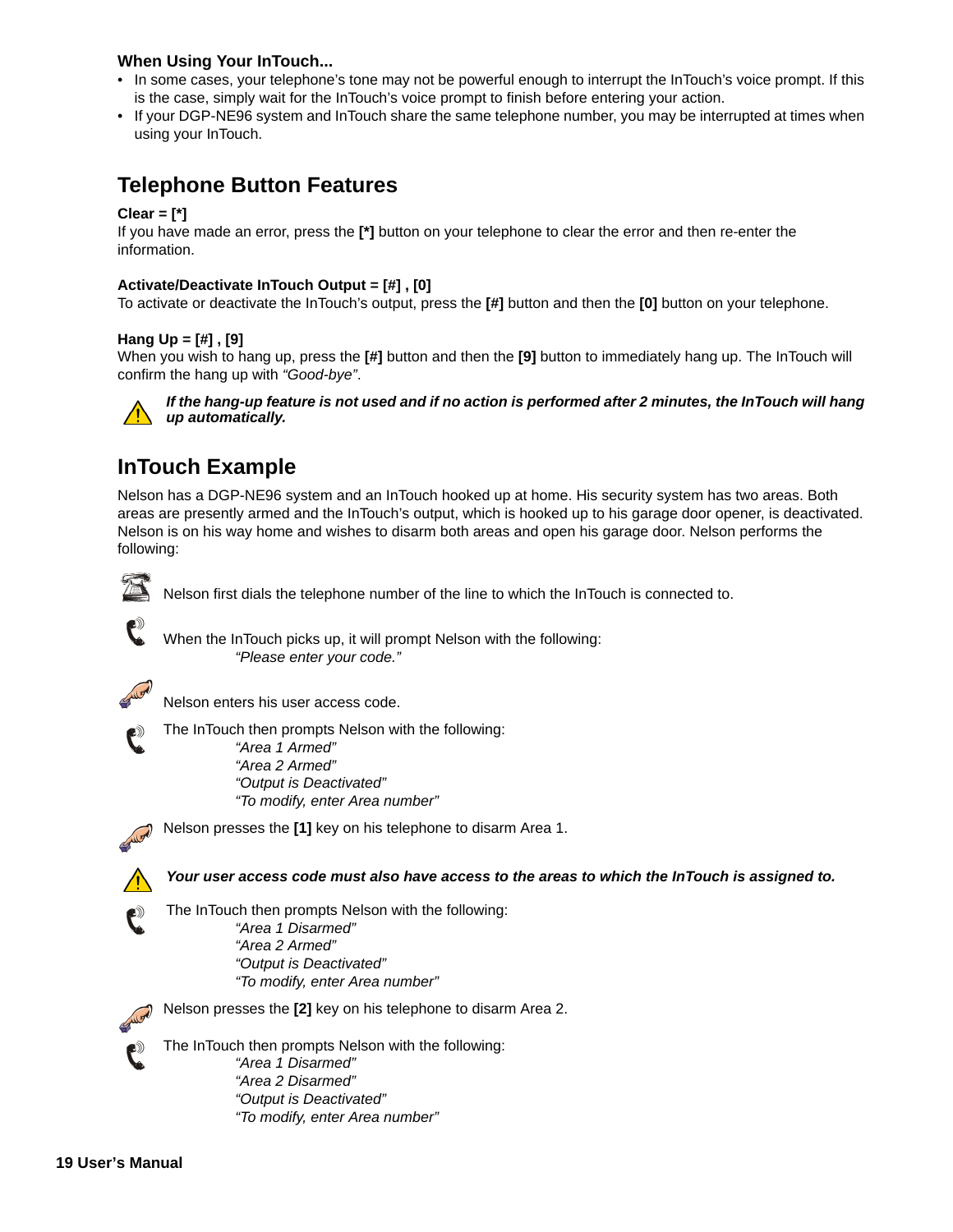

Nelson then presses the **[#]** key and then the **[0]** key on his telephone to activate the output which in turn will activate the garage door.

The InTouch then prompts Nelson with the following: *"Output is Activated"*

ALLEN Nelson then presses the **[#]** key and then the **[9]** key on his telephone to terminate the call.



The InTouch then prompts Nelson with the following: *"Goodbye"*

# <span id="page-22-0"></span>**InTouch System Checklist**

Telephone Number: \_\_\_\_\_\_\_\_\_\_\_\_\_\_\_\_\_\_\_\_\_

Output Activates: \_\_\_\_\_\_\_\_\_\_\_\_

Output follows:

□ Output Timer

□ Manual Deactivation

Output Timer Length:  $\Box$  Sec. or  $\Box$  min.

Call, hang-up, and then call back within \_\_\_\_ sec.

Number of rings before InTouch answers: \_\_\_\_

Partition Assignment:  $\Box$  1  $\Box$  2  $\Box$  3  $\Box$  4  $\Box$  5  $\Box$  6  $\Box$  7  $\Box$  8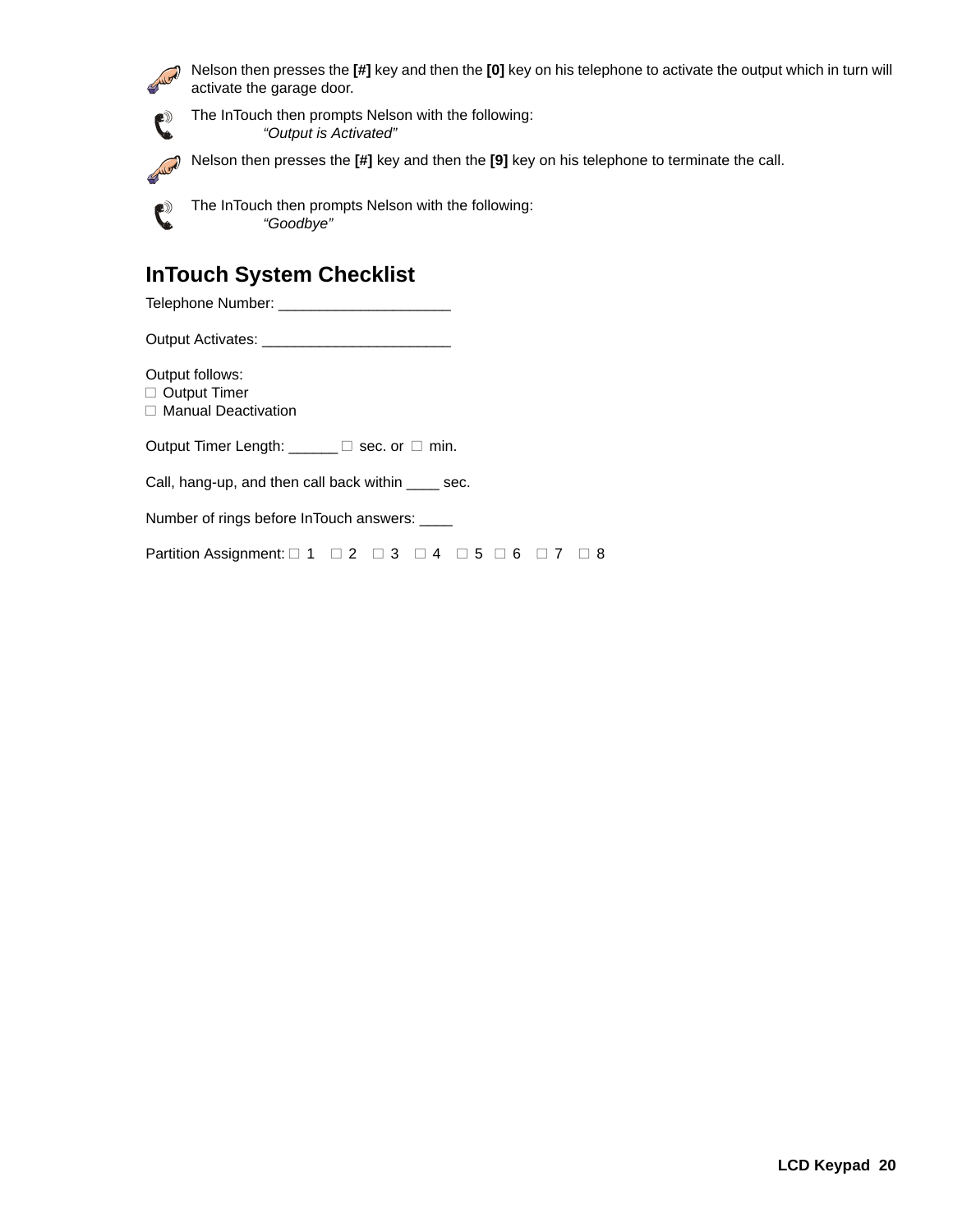<span id="page-23-0"></span>Refer to the following tables when programming the user labels of a Hebrew keypad. Instead of using Tables 1 and 2 (pages [6](#page-8-2) and [7\)](#page-9-2), use Tables 4 and 5 below. Refer to [section 5.4](#page-8-0) on [page 6](#page-8-0) for information on programming user labels.

| Key                                                                                                                                                                                                                                                                                                                                                                                                                                                                          | Press key<br>once | Press key<br>twice | Press key<br>three times |
|------------------------------------------------------------------------------------------------------------------------------------------------------------------------------------------------------------------------------------------------------------------------------------------------------------------------------------------------------------------------------------------------------------------------------------------------------------------------------|-------------------|--------------------|--------------------------|
| [1]                                                                                                                                                                                                                                                                                                                                                                                                                                                                          | ×                 |                    |                          |
| [2]                                                                                                                                                                                                                                                                                                                                                                                                                                                                          |                   |                    |                          |
| [3]                                                                                                                                                                                                                                                                                                                                                                                                                                                                          |                   |                    | ّ                        |
| $[4] \centering% \includegraphics[width=1\textwidth]{images/TransY.pdf} \caption{The first two different values of $10^{-4}$. The first two different values of $10^{-4}$. The first two different values of $10^{-4}$. The first two different values of $10^{-4}$. The first two different values of $10^{-4}$. The first two different values of $10^{-4}$. The first two different values of $10^{-4}$. The first two different values of $10^{-4}$.} \label{fig:class}$ |                   |                    |                          |
| [5]                                                                                                                                                                                                                                                                                                                                                                                                                                                                          |                   |                    | د١                       |
| [6]                                                                                                                                                                                                                                                                                                                                                                                                                                                                          |                   |                    |                          |
| [7]                                                                                                                                                                                                                                                                                                                                                                                                                                                                          | 11                |                    | Ð                        |
| [8]                                                                                                                                                                                                                                                                                                                                                                                                                                                                          |                   | Ľ                  |                          |
| [9]                                                                                                                                                                                                                                                                                                                                                                                                                                                                          |                   |                    |                          |

# Table 4: Hebrew Keypad Letter Assignment

Table 5: Hebrew Special Characters Catalogue

| 032                       | 048<br>O      | 064<br>И | 080<br>P | 096<br>V | 112<br>р | 128 | 144 | 160<br>x      | 176<br>נ | 192 | 208 |
|---------------------------|---------------|----------|----------|----------|----------|-----|-----|---------------|----------|-----|-----|
| 033                       | 049<br>1      | 065<br>А | 081<br>Q | 097<br>а | 113<br>q | 129 | 145 | 161<br>∍      | 177<br>జ | 193 | 209 |
| 034<br>$\boldsymbol{\mu}$ | 050<br>2      | 066<br>В | 082<br>R | 098<br>b | 114<br>r | 130 | 146 | 162<br>ג      | 178<br>ט | 194 | 210 |
| 035<br>#                  | 051<br>3      | 067<br>С | 083<br>S | 099<br>с | 115<br>s | 131 | 147 | 163           | 179<br>ה | 195 | 211 |
| 036<br>Ф                  | 062<br>4      | 068<br>D | 084<br>Т | 100<br>d | 116<br>t | 132 | 148 | 164<br>ιı     | 180<br>Ð | 196 | 212 |
| 037<br>℅                  | 053<br>5      | 069<br>F | 085<br>Н | 101<br>е | 117<br>u | 133 | 149 | 165           | 181<br>r | 197 | 213 |
| 038<br>&                  | 054<br>6      | 070<br>F | 086<br>V | 102<br>f | 118<br>ν | 134 | 150 | 166<br>ĩ      | 182<br>3 | 198 | 214 |
| 039<br>,                  | 055<br>7      | 071<br>G | 087<br>W | 103<br>g | 119<br>w | 135 | 151 | 167<br>រេ     | 183<br>Ρ | 199 | 215 |
| 040                       | 056<br>8      | 072<br>н | 088<br>Χ | 104<br>h | 120<br>x | 136 | 152 | 168<br>బ      | 184      | 200 | 216 |
| 041                       | 057<br>9      | 073<br>ı | 089<br>Υ | 105<br>ı | 121<br>у | 137 | 153 | 169<br>٠      | 185<br>⋓ | 201 | 217 |
| 042<br>$^\star$           | 058<br>٠<br>٠ | 074<br>J | 090<br>7 | 106<br>ı | 122<br>z | 138 | 154 | 170           | 186<br>л | 202 | 218 |
| 043<br>$^+$               | 059           | 075<br>Κ | 091<br>Ш | 107<br>k | 123<br>И | 139 | 155 | 171<br>、<br>ـ | 187      | 203 | 219 |
| 044<br>,                  | 060<br>$\,<$  | 076      | 092<br>П | 108      | 124      | 140 | 156 | 172<br>ל      | 188      | 204 | 220 |
| 045                       | 061<br>$=$    | 077<br>M | 093<br>Ж | 109<br>m | 125      | 141 | 157 | 173<br>ם      | 189      | 205 | 221 |
| 046                       | 062<br>>      | 078<br>N | 094<br>⌒ | 110<br>n | 126<br>→ | 142 | 158 | 174<br>ð      | 190      | 206 | 222 |
| 047                       | 063<br>⊥      | 079<br>Ο | 095<br>Ш | 111<br>o | 127<br>← | 143 | 159 | 175<br>۱      | 191      | 207 | 223 |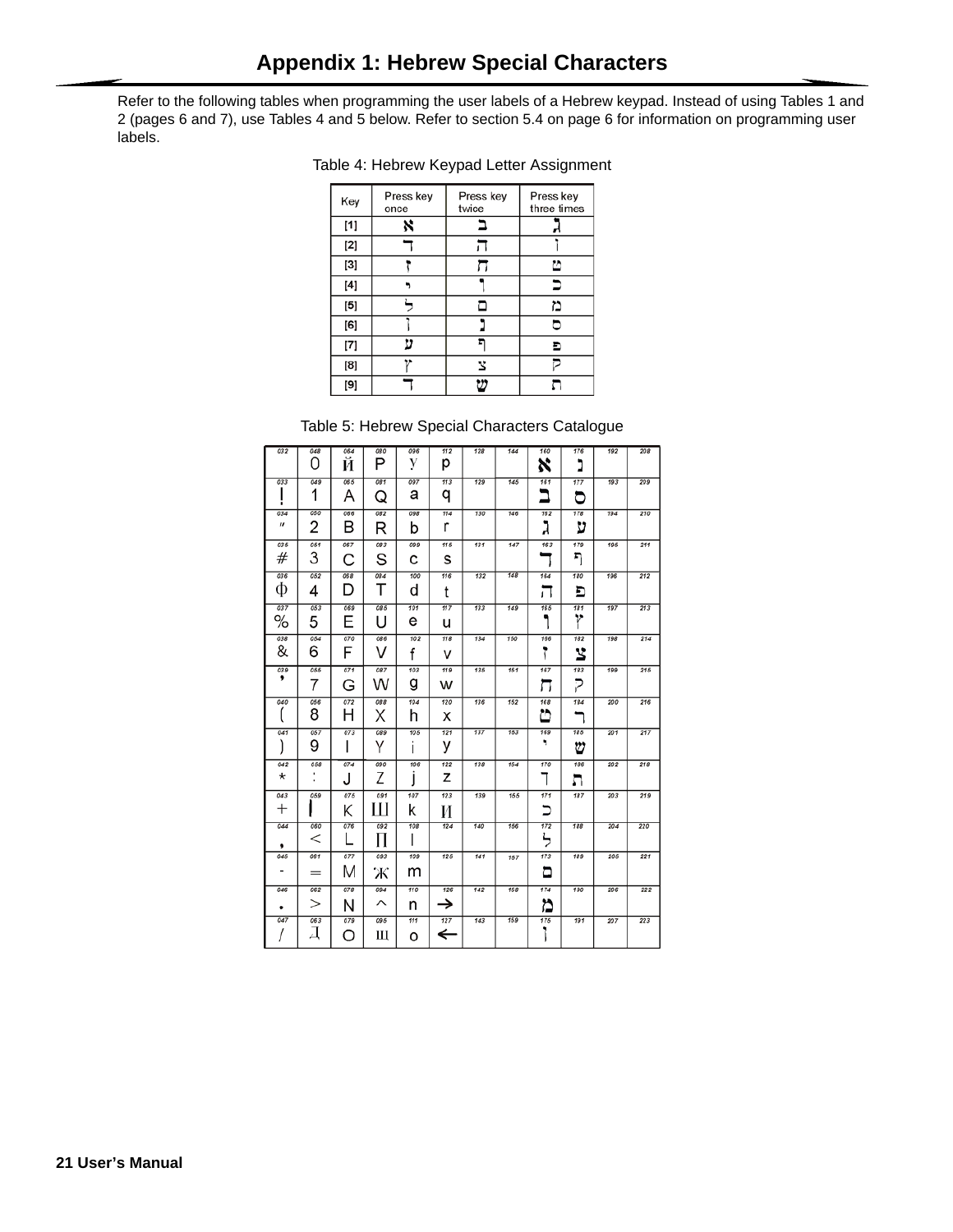<span id="page-24-0"></span>Refer to the following tables when programming the user labels of a Russian keypad. Instead of using Tables 1 and 2 (pages [6](#page-8-2) and [7\)](#page-9-2), use Tables 6 and 7 below. Refer to [section 5.4](#page-8-0) on [page 6](#page-8-0) for information on programming user labels.

| Key      | Press key<br>once | Press key<br>twice | Press key<br>three times | Press key<br>four times |
|----------|-------------------|--------------------|--------------------------|-------------------------|
| [1]      |                   |                    | В                        |                         |
| [2]      |                   | E                  | <br>E                    | Ж                       |
| [3]      | з                 |                    | Й                        | К                       |
| [4]      |                   | М                  | Н                        | O                       |
| [5]      | П                 | D                  | C                        | m                       |
| [6]      |                   | Ф                  | X                        |                         |
| $^{[7]}$ | U                 |                    | Ш                        |                         |
| [8]      | Ы                 |                    | Э                        | Ю                       |
| [9]      |                   |                    |                          |                         |

Table 6: Russian Keypad Letter Assignment

### Table 7: Russian Special Characters Catalogue

| 032                               | 048<br>Ω | 064<br>ð | 080<br>P | 096<br>↖ | 112<br>р     | 128 | 144 | 160<br>b | 176<br>Ю | 192<br>Ч | 208      | 224<br>Д                | 240<br>1/д |
|-----------------------------------|----------|----------|----------|----------|--------------|-----|-----|----------|----------|----------|----------|-------------------------|------------|
| 033                               | 049<br>1 | 065<br>А | 081<br>Q | 097<br>a | 113<br>q     | 129 | 145 | 161<br>٦ | 177<br>Я | 193<br>Ш | 209      | 225<br>Ц                | 241<br>1/3 |
| 034<br>$\boldsymbol{\mathcal{U}}$ | 050<br>2 | 066<br>B | 082<br>R | 098<br>b | 114<br>r     | 130 | 146 | 162<br>Ë | 178<br>б | 194<br>Ъ | 210      | 226<br>Ш                | 242<br>1/2 |
| 035                               | 051<br>3 | 067      | 083      | 099      | 115          | 131 | 147 | 163      | 179      | 195      | 211      | 227                     | 243        |
| #                                 |          | С        | S        | С        | s            |     |     | Ж        | B        | Ы        | ļļ       | Д                       |            |
| 036<br>\$                         | 052<br>4 | 068<br>D | 084<br>T | 100<br>d | 116<br>t     | 132 | 148 | 164<br>3 | 180<br>٦ | 196<br>Ь | 212      | 228<br>Ф                | 244        |
| 037                               | 053      | 069      | 085      | 101      | 117          | 133 | 149 | 165      | 181      | 197      | 213      | 229                     | 245        |
| ℅                                 | 5        | Ε        | U        | е        | u            |     |     | И        | ë        | Э        |          | П                       |            |
| 038                               | 054      | 070      | 086      | 102      | 118          | 134 | 150 | 166      | 182      | 198      | 214      | 230                     | 246        |
| &                                 | 6        | F        | V        | f        | v            |     |     | Й        | Ж        | Ю        |          | Щ                       |            |
| 039<br>,                          | 055      | 071      | 087      | 103      | 119          | 135 | 151 | 167      | 183      | 199      | 215      | 231<br>,                | 247        |
|                                   | 7        | G        | W        | g        | w            |     |     | Л        | 3        | Я        |          |                         |            |
| 040                               | 056      | 072      | 088      | 104      | 120          | 136 | 152 | 168      | 184      | 200      | 216      | 232<br>$\bullet\bullet$ | 248        |
|                                   | 8        | н        | Χ        | h        | x            |     |     | П        | И        | 《        |          |                         |            |
| 041                               | 057<br>9 | 073      | 089      | 105      | 121          | 137 | 153 | 169      | 185      | 201<br>≫ | 217      | 233                     | 249        |
|                                   |          | ı        | Υ        | ı        | у            |     |     | у        | Й        |          | ↑        |                         |            |
| 042<br>$^{\star}$                 | 058<br>፡ | 074      | 090      | 106      | 122          | 138 | 154 | 170<br>Ф | 186      | 202      | 218      | 234                     | 250        |
|                                   |          | J        | Z        |          | Z            |     |     |          | К        | "        |          | é                       |            |
| 043                               | 059      | 075      | 091      | 107      | 123          | 139 | 155 | 171      | 187      | 203<br>w | 219      | 235                     | 251        |
| $\hspace{0.1mm} +$                | ;        | Κ        |          | ĸ        | 10           |     |     | Ч        | Л        |          |          | Ç                       |            |
| 044                               | 060      | 076      | 092      | 108      | 124          | 140 | 156 | 172      | 188      | 204      | 220      | 236                     | 252        |
| ,                                 | $\,<\,$  |          | ć        |          | 12           |     |     | Ш        | М        |          |          | ij                      |            |
| 045                               | 061      | 077      | 093      | 109      | 125          | 141 | 157 | 173      | 189      | 205      | 221      | 237                     | 253        |
| -                                 | $=$      | M        |          | m        | 15           |     |     | b        | Н        | ι        |          | 迩                       | §          |
| 046                               | 062      | 078      | 094      | 110      | 126          | 142 | 158 | 174      | 190      | 206      | 222      | 238                     | 254        |
| ٠                                 | >        | N        | ⌒        | n        | $\Leftarrow$ |     |     | Ы        | П        | f        |          |                         | ¶          |
| 047                               | 063<br>? | 079<br>Ω | 095      | 111      | 127          | 143 | 159 | 175      | 191<br>Т | 207<br>£ | 223<br>п | 239<br>O                | 255        |
|                                   |          |          |          | O        |              |     |     | Э        |          |          |          |                         |            |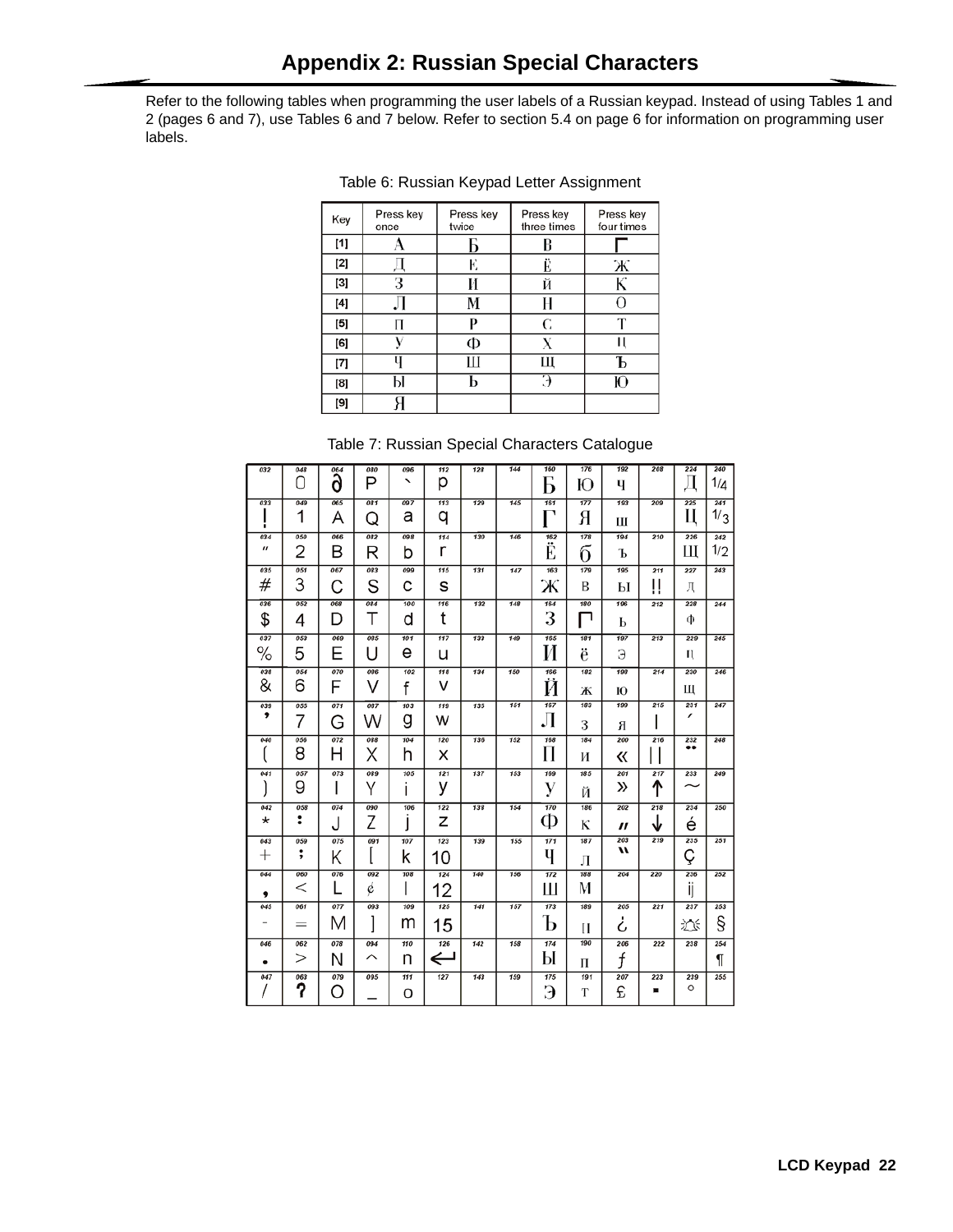<span id="page-25-0"></span>Refer to the following tables when programming the user labels of a Greek keypad. Instead of using Tables 1 and 2 (pages 6 and 7), use Tables 8 and 9 below. Refer to section 5.4 on page 6 for information on programming user labels.

| Key   | Press key once | Press key twice | Press key three times |
|-------|----------------|-----------------|-----------------------|
| [1]   |                | B               |                       |
| [2]   |                | E               | Z                     |
| $[3]$ | н              | A               |                       |
| [4]   | K              |                 | M                     |
| [5]   | N              |                 |                       |
| [6]   |                | р               | Σ.                    |
| [7]   | $\mathbf{T}$   | v               |                       |
| [8]   | v              | Ψ               |                       |

| Table 8: Greek Keypad Letter Assignment |
|-----------------------------------------|
|-----------------------------------------|

### Table 9: Greek Special Characters Catalogue

| 016            | 032                             | 048            | 064          | 080                      | 096          | 112                   | 128 | 144                      | 160   | 176           | 192            | 208       | 224          | 240        |
|----------------|---------------------------------|----------------|--------------|--------------------------|--------------|-----------------------|-----|--------------------------|-------|---------------|----------------|-----------|--------------|------------|
| $\pm$          |                                 | $\mathbf{0}$   | @            | P                        |              | p                     | Ç   | É                        | á     |               | ſ              | <b>TM</b> | $\beta$      | τ          |
| 017            | 033                             | 049            | 065          | 081                      | 097          | 113                   | 129 | 145                      | 161   | 177           | 193            | 209       | 225          | 241        |
| $\equiv$       | Ţ                               | 1              | A            | Q                        | a            | q                     | ü   | æ                        | í     |               | J              | $\dagger$ | γ            | $\upsilon$ |
| 018            | 034                             | 050            | 066          | 082                      | 098          | 114                   | 130 | 146                      | 162   | 178           | 194            | 210       | 226          | 242        |
|                | $^{\prime\prime}$               | $\overline{c}$ | B            | R                        | b            | r                     | é   | Æ                        | ó     | $\circ$       | $\infty$       | Ş         | $\delta$     | $\chi$     |
| 019            | 035                             | 051            | 067          | 083                      | 099          | 115                   | 131 | 147                      | 163   | 179           | 195            | 211       | 227          | 243        |
|                | #                               | 3              | C            | S                        | c            | s                     | â   | ô                        | ú     | è             |                | ¶         | ε            | ψ          |
| 020            | 036                             | 052            | 068          | 084                      | 100          | 116                   | 132 | 148                      | 164   | 180           | 196            | 212       | 228          | 244        |
|                | \$                              | $\overline{4}$ | D            | $\mathsf{T}$             | d            | t                     | ä   | ö                        | ¢     | $\pmb{r}$     | ᆸ              | $\Gamma$  | ζ            | $\omega$   |
| 021            | 037                             | 053            | 069          | 085                      | 101          | 117                   | 133 | 149                      | 165   | 181           | 197            | 213       | 229          | 245        |
| $\mathbf{I}$   | $\%$                            | 5              | E            | U                        | e            | u                     | à   | ò                        | £     | $\frac{1}{2}$ | $\uparrow$     |           | η            | ▼          |
| 022            | 038                             | 054            | 070          | 086                      | 102          | 118                   | 134 | 150                      | 166   | 182           | 198            | 214       | 230          | 246        |
|                | &                               | 6              | F            | $\vee$                   | $\mathbf f$  | $\mathsf{v}$          | å   | û                        | ¥     | $\frac{1}{4}$ | ↓              | $\Theta$  | $\theta$     | ▶          |
| 023            | 039<br>$\overline{\phantom{a}}$ | 055            | 071          | 087                      | 103          | 119                   | 135 | 151                      | 167   | 183           | 199            | 215       | 231          | 247        |
|                |                                 | 7              | G            | W                        | g            | W                     | Ç   | ù                        | $P_t$ | x             | $\rightarrow$  | Λ         | $\mathbf{t}$ | ◀          |
| 024            | 040                             | 056            | 072          | 088                      | 104          | 120                   | 136 | 152                      | 168   | 184           | 200            | 216       | 232          | 248        |
|                | $\overline{ }$                  | 8              | H            | X                        | h            | x                     | ê   | ÿ                        | f     | ÷             | $\leftarrow$   |           | к            | R          |
| 025            | 041                             | 057            | 073          | 089                      | 105          | 121                   | 137 | 153                      | 169   | 185           | 201            | 217       | 233          | 249        |
|                | $\mathcal{E}$                   | 9              | $\mathsf{I}$ | Y                        | j.           | y                     | ë   | Ö                        | j.    | $\leq$        |                | П         | λ            |            |
| 026            | 042                             | 058            | 074          | 090                      | 106          | 122                   | 138 | 154                      | 170   | 186           | 202            | 218       | 234          | 250        |
| $\approx$      | $\star$                         | :              | J            | Z                        | j            | z                     | è   | Ü                        | Ã     | $\geq$        | 1              | Σ         | μ            | F          |
| 027            | 043                             | 059            | 075          | 091                      | 107          | 123                   | 139 | 155                      | 171   | 187           | 203            | 219       | 235          | 251        |
| Ĵ              | $\ddot{}$                       | $\vdots$       | K            | ſ                        | k            | {                     | ï   | ñ                        | ã     | «             |                | Υ         | $\mathbf{v}$ |            |
| 028            | 044                             | 060            | 076          | 092                      | 108          | 124                   | 140 | 156                      | 172   | 188           | 204            | 220       | 236          | 252        |
| $=$            | $\,$                            | $\,<\,$        | L            | Ι                        | $\mathsf{l}$ |                       | î   | Ñ                        | Õ     | »             |                | Φ         | ξ            | $\Box$     |
| 029            | 045                             | 061            | 077          | 093                      | 109          | 125                   | 141 | 157                      | 173   | 189           | 205            | 221       | 237          | 253        |
| $\sim$         | $\overline{\phantom{a}}$        | $=$            | M            | l                        | m            | }                     | ì   | $\mathbf{a}$             | õ     | $\neq$        | $\bullet$      | Ψ         | $\pi$        |            |
| 030            | 046                             | 062            | 078          | 094                      | 110          | 126                   | 142 | 158                      | 174   | 190           | 206            | 222       | 238          | 254        |
| $\overline{c}$ | $\ddot{\phantom{a}}$            | $\rm{>}$       | N            | ٨                        | n            | $\tilde{\phantom{a}}$ | Ä   | $\underline{\mathsf{O}}$ | Ø     | $\sqrt{}$     | $^{\circledR}$ | Ω         | ρ            |            |
| 031            | 047                             | 063            | 079          | 095                      | 111          | 127                   | 143 | 159                      | 175   | 191<br>-      | 207            | 223       | 239          | 255        |
| 3              | $\prime$                        | $\gamma$       | O            | $\overline{\phantom{a}}$ | $\circ$      | Δ                     | Å   | i                        | ø     |               | ©              | $\alpha$  | $\sigma$     |            |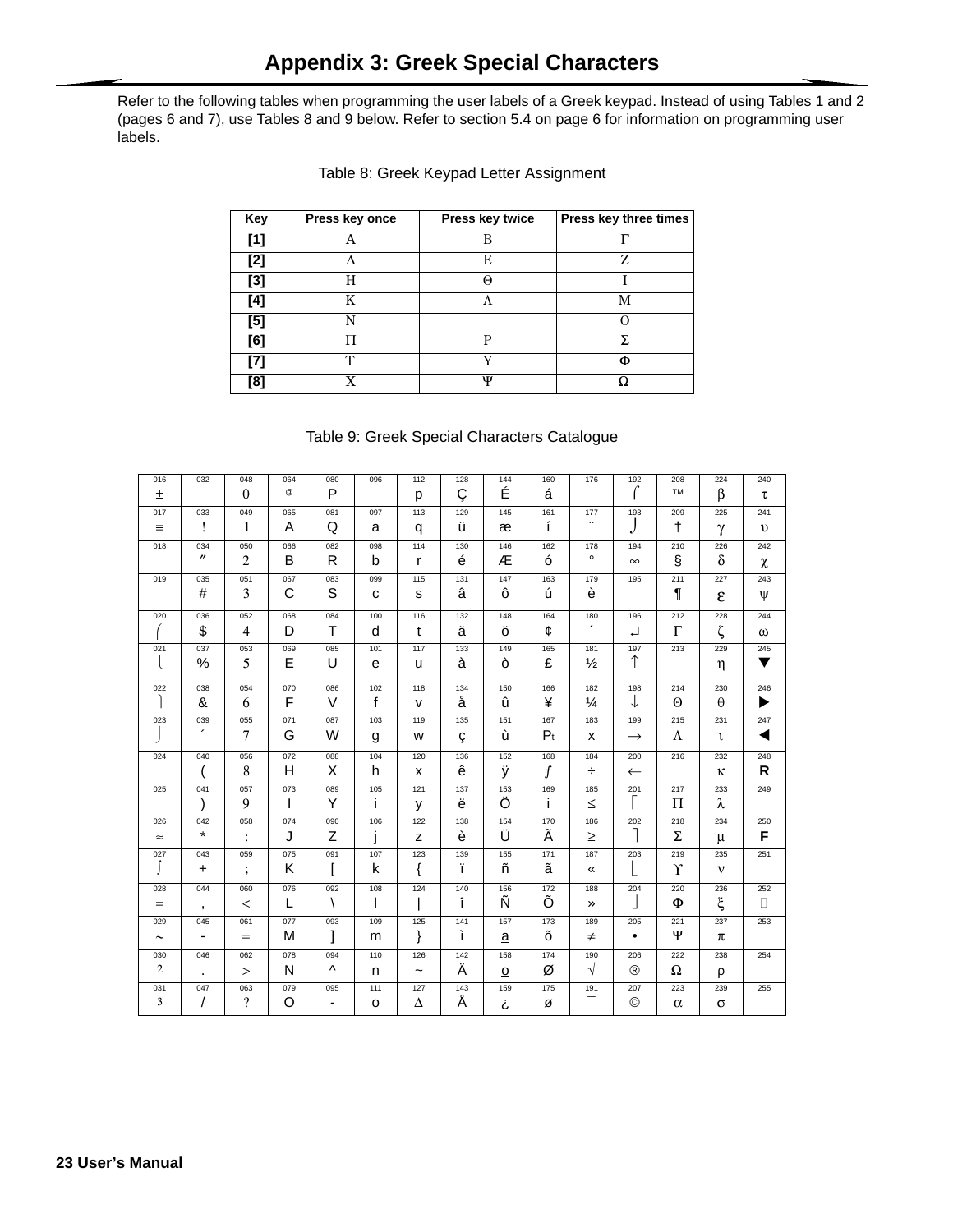# <span id="page-26-0"></span> $A$

| <b>Access Codes</b>                |
|------------------------------------|
|                                    |
|                                    |
|                                    |
|                                    |
|                                    |
|                                    |
|                                    |
|                                    |
|                                    |
| <b>Access Control User Options</b> |
|                                    |
|                                    |
|                                    |
|                                    |
|                                    |
|                                    |
|                                    |
|                                    |
|                                    |
|                                    |
|                                    |
|                                    |
| Area                               |
|                                    |
| see also Partitioned System        |
|                                    |
|                                    |
| Arming                             |
|                                    |
|                                    |
|                                    |
|                                    |
|                                    |
|                                    |
|                                    |
|                                    |
| Auto-Arming                        |
|                                    |
|                                    |

# $\overline{B}$

| 3 |
|---|
|   |
|   |

# $\mathbf C$

Card, Access Control

# D

| Delay Timer |
|-------------|
|             |
|             |
|             |
|             |
| Disarming   |
|             |
|             |
|             |
| Display     |
|             |
|             |
|             |
|             |

# $\mathsf{E}$

# $\mathsf{F}$

| Fire |  |
|------|--|
|      |  |
|      |  |
|      |  |
|      |  |
|      |  |
|      |  |
|      |  |

# $\mathbf G$

|--|--|

# $H$

|--|--|

# $\mathbf{I}$

| Ignoring Zones when Arming, see Bypass Programming |
|----------------------------------------------------|
|                                                    |
| InTouch                                            |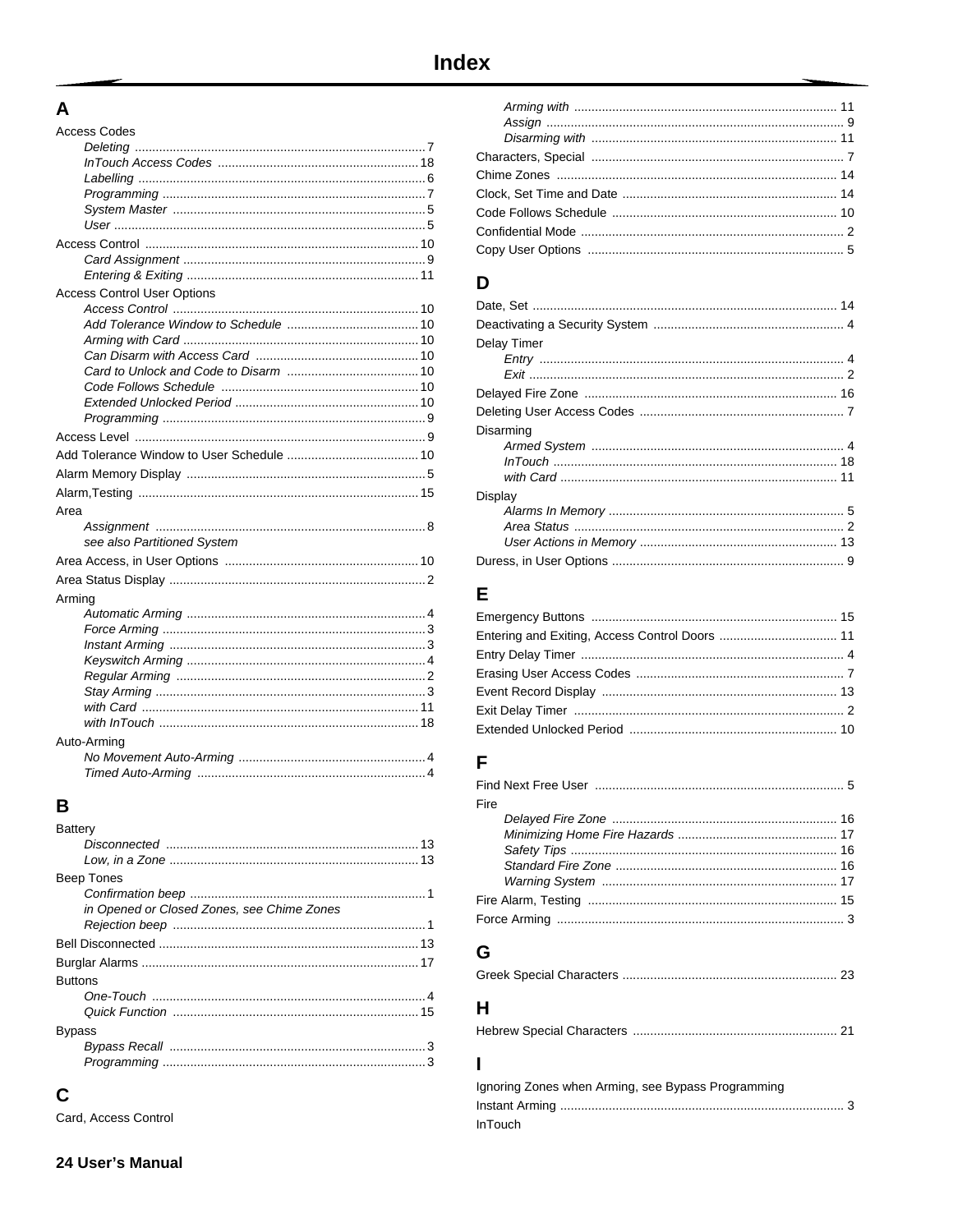# $\mathsf{K}$

| Keypad, LCD |  |
|-------------|--|
|             |  |
|             |  |
|             |  |
|             |  |
|             |  |
|             |  |

# $\mathsf{L}$

# $\mathbf M$

# $\overline{\mathsf{N}}$

# $\mathbf{o}$

# $\mathsf{P}$

# $\mathbf Q$

| <b>Quick Function Buttons</b> |  |
|-------------------------------|--|
|                               |  |
|                               |  |
|                               |  |
|                               |  |

# $\overline{\mathsf{R}}$

# $\mathbf S$

| Schedule                                                      |
|---------------------------------------------------------------|
|                                                               |
| Schedule Tolerance Window, see Add Tolerance to User Schedule |
|                                                               |
|                                                               |
| Separated System<br>see Partitioned System                    |
|                                                               |
|                                                               |
|                                                               |
|                                                               |
|                                                               |
|                                                               |
|                                                               |
|                                                               |
|                                                               |
|                                                               |
|                                                               |

# $\overline{\mathbf{T}}$

| <b>Testing and Maintenance</b> |  |
|--------------------------------|--|
|                                |  |
|                                |  |
|                                |  |
|                                |  |
|                                |  |
|                                |  |
| Timer                          |  |
|                                |  |
|                                |  |
| Trouble                        |  |
|                                |  |
|                                |  |
|                                |  |
|                                |  |
|                                |  |
|                                |  |
|                                |  |
|                                |  |
|                                |  |
|                                |  |
|                                |  |
|                                |  |

# $\overline{\mathsf{U}}$

| <b>User Options</b><br>Access Control, see Access Control User Options |  |
|------------------------------------------------------------------------|--|
|                                                                        |  |
|                                                                        |  |
|                                                                        |  |
|                                                                        |  |
|                                                                        |  |
|                                                                        |  |
|                                                                        |  |
|                                                                        |  |
|                                                                        |  |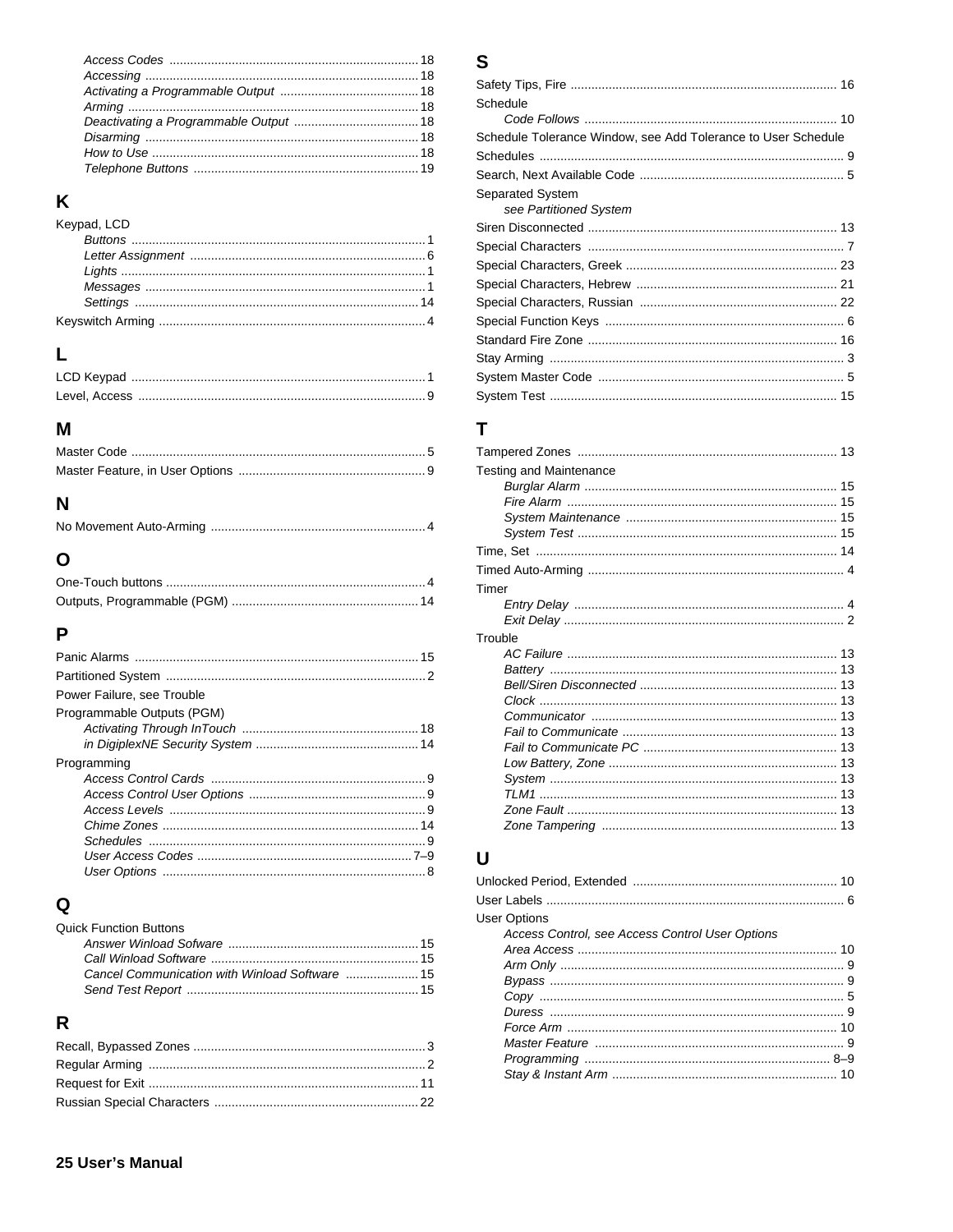# $\mathsf{V}$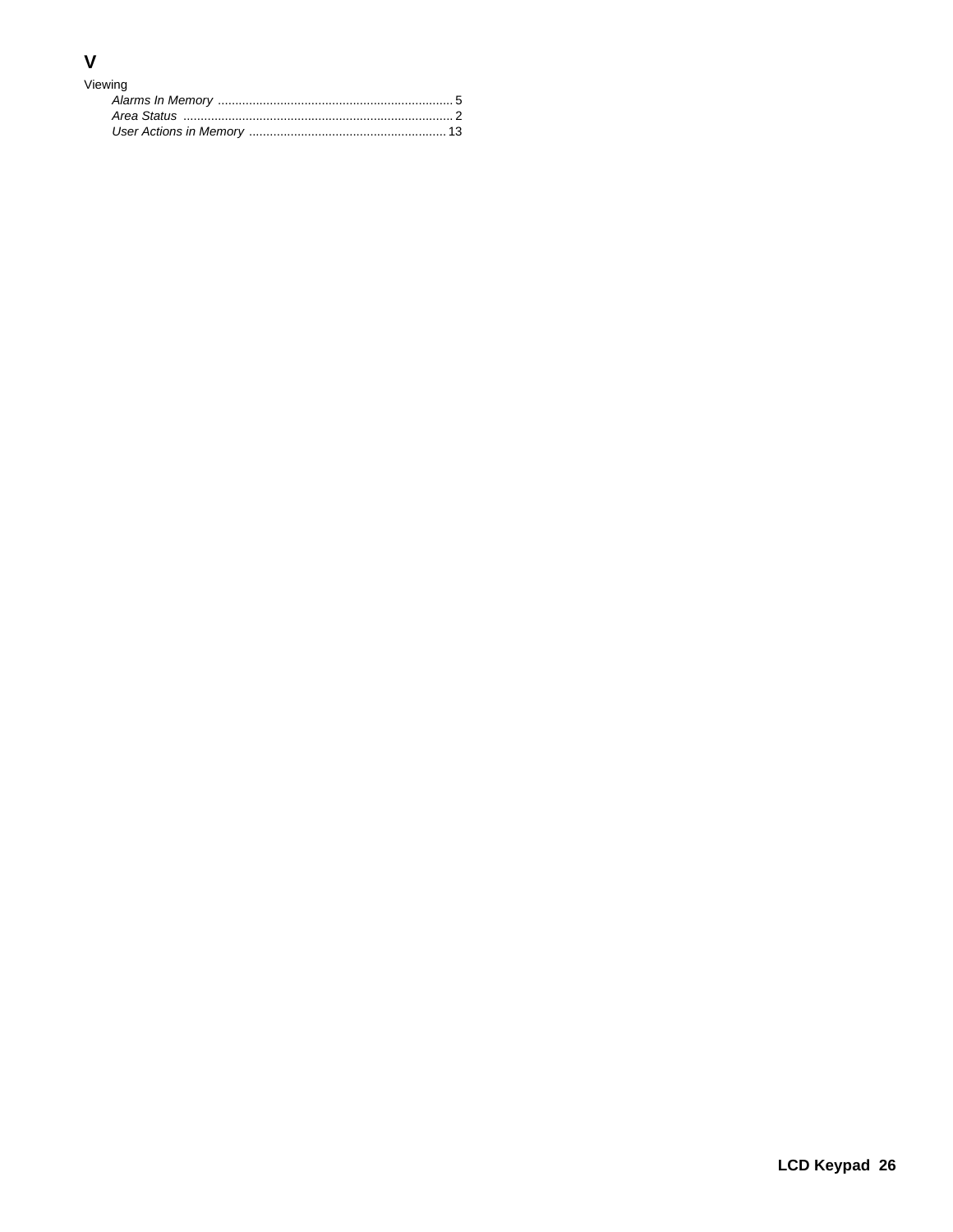#### **Warranty**

Paradox Security Systems Ltd. ("Seller") warrants its products to be free from defects in materials and workmanship under normal use for a period of one year. Except as specifically stated herein, all express or implied warranties whatsoever, statutory or otherwise, including without limitation, any implied warranty of merchantability and fitness for a particular purpose, are expressly excluded. Because Seller does not install or connect the products and because the products may be used in conjunction with products not manufactured by Seller, Seller cannot guarantee the performance of the security system and shall not be responsible for circumstances resulting from the product's inability to operate. Seller obligation and liability under this warranty is expressly limited to repairing or replacing, at Seller's option, any product not meeting the specifications. Returns must include proof of purchase and be within the warranty period. In no event shall the Seller be liable to the buyer or any other person for any loss or damages whether direct or indirect or consequential or incidental, including without limitation, any damages for lost profits stolen goods, or claims by any other party, caused by defective goods or otherwise arising from the improper, incorrect or otherwise faulty installation or use of the merchandise sold.

Notwithstanding the preceding paragraph, the Seller's maximum liability will be strictly limited to the purchase price of the defective product. Your use of this product signifies your acceptance of this warranty.

BEWARE: Dealers, installers and/or others selling the product are not authorized to modify this warranty or make additional warranties that are binding on the Seller.

© 2002-2005 Paradox Security Systems Ltd. All rights reserved. Specifications may change without prior notice. One or more of the following US patents may apply: 6215399, 6111256, 5751803, 5721542, 5287111, 5119069, 5077549, 5920259 and 5886632. Canadian and international patents may also apply.

Digiplex, InTouch, WinLoad and NEware are trademarks or registered trademarks of Paradox Security Systems Ltd. or its affiliates in Canada, the United States and/or other countries.